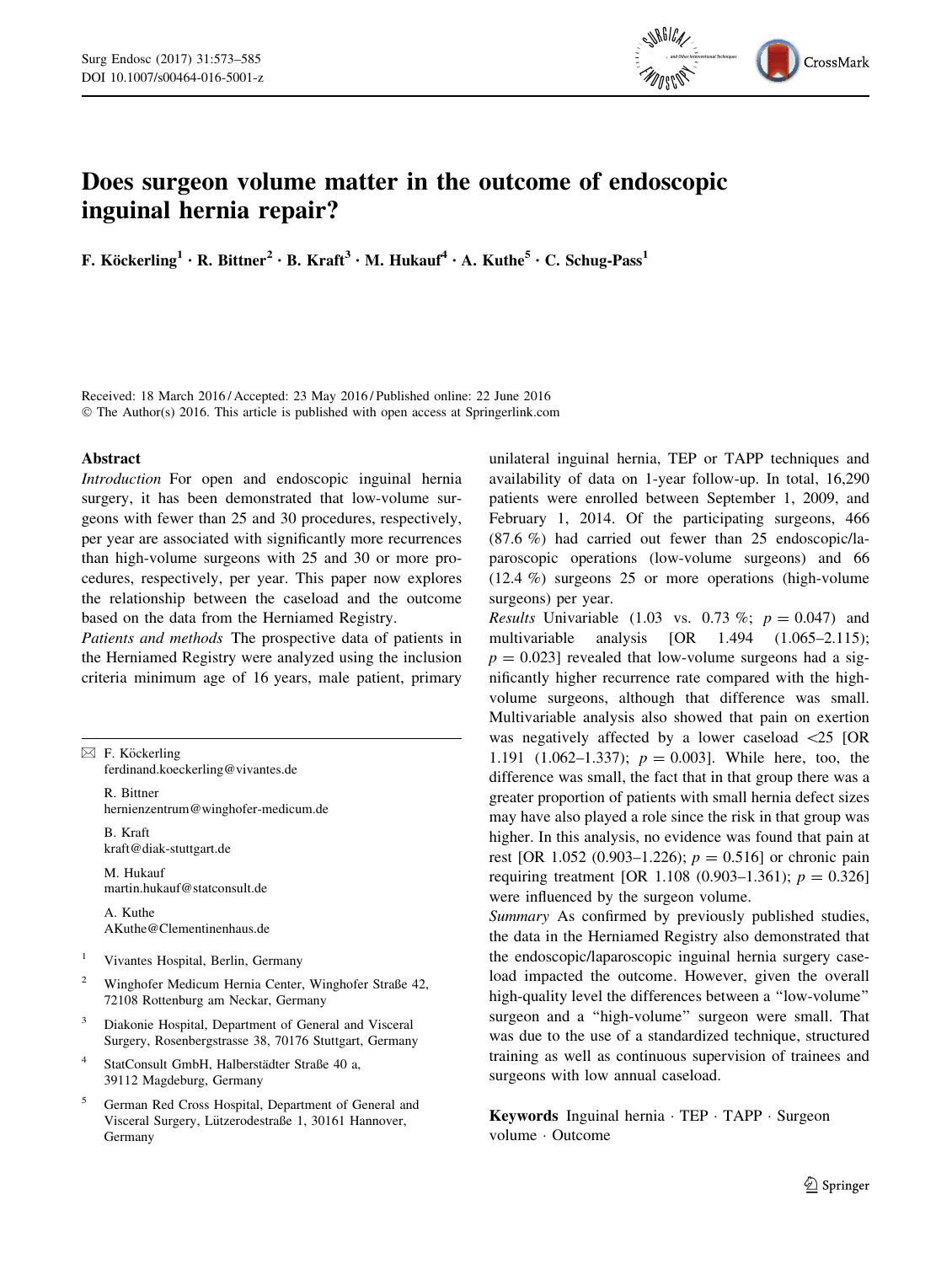In the Guidelines of the European Hernia Society (EHS), the open Lichtenstein and Plug techniques as well as the endoscopic techniques (TEP, TAPP) are recommended as the best evidence-based options for the repair of a primary unilateral inguinal hernia, providing the surgeon is sufficiently experienced in the specific procedure [\[1](#page-11-0), [2\]](#page-11-0). The Consensus Development Conference of the European Association of Endoscopic Surgery (EAES) and the Guidelines of the International Endohernia Society (IEHS) formulated as a statement that endoscopic groin hernia repair was considered to be more complex than open groin hernia repair [\[3–5](#page-11-0)]. Therefore, the learning curve for performing endoscopic inguinal hernia repair is longer than for open Lichtenstein repair and ranges between 50 and 100 procedures, with the first 30–50 being the most critical [\[1](#page-11-0)]. The Danish Hernia Database demonstrated on the basis of 14,532 endoscopic/ laparoscopic inguinal hernia operations that, in institutions with fewer than 50 endoscopic/laparoscopic inguinal hernia repairs per year, the recurrence rate at 9.97 versus 6.06 % was significantly higher compared with in institutions with more than 50 endoscopic/laparoscopic inguinal hernia operations per year ( $p < 0.0001$ ) [\[6](#page-11-0)].

In the Swedish Hernia Registry, there was a significantly higher rate of recurrences for surgeons who carried out one-to-five repairs a year compared with surgeons who performed more repairs [[7\]](#page-11-0).

Data on open inguinal hernia surgery in the Statewide Planning and Research Cooperative System Database on 151,322 patients with primary inguinal hernia repairs revealed that low-volume surgeons with fewer than 25 procedures per year had significantly more recurrences than high-volume surgeons with 25 or more procedures per year (hazard ratio 1.23; 95 % confidence interval 1.11–1.36;  $p < 0.001$  [[8\]](#page-11-0). Likewise, a retrospective analysis from the Mayo Clinic of 1601 patients with 2410 inguinal hernia repairs in the TEP technique demonstrated that higher annual surgeon volume  $(>=30$  vs. 15–30 vs.  $<15$  repairs per year) was associated with improved outcomes as shown by the respective rates for intra- (1 vs. 2.6 vs. 5.6 %) and postoperative (13 vs. 27 vs. 36 %) complications and hernia recurrence (1 vs. 4 vs. 4.3 %) (all  $p<0.05$  [\[9](#page-11-0)]. Based on data from the Herniamed Registry [\[10\]](#page-11-0), this paper now explores whether in a hernia registry too, with several surgeons participating in endoscopic/laparoscopic inguinal hernia surgery, a difference was also identified between those surgeons with fewer than 25 procedures per year compared with surgeons with 25 and more procedures.

# Materials and methods

The Herniamed quality assurance study is a multicenter, internet-based hernia registry [[10](#page-11-0)] into which 460 participating hospitals and surgeons engaged in private practice (Herniamed Study Group) in Germany, Austria, and Switzerland (Status: March 19, 2015) had entered data prospectively on their patients who had undergone hernia surgery. All postoperative complications occurring up to 30 days after surgery are recorded. On one-year follow-up, postoperative complications are once again reviewed when the general practitioner and patients complete a questionnaire. On one-year follow-up, the general practitioner and patients are also asked about any recurrences, pain at rest, pain on exertion, and chronic pain requiring treatment.

In the present analysis, prospective data on male primary unilateral inguinal hernias, operated on in either the total extraperitoneal patch plasty (TEP) or transabdominal patch plasty (TAPP) technique, were analyzed to identify whether surgery had been performed by a surgeon with fewer than 25 or with 25 or more endoscopic/laparoscopic inguinal hernia operations per year. The registry does not, of course, provide any information on the actual experience of individual surgeons.

Inclusion criteria were minimum age of 16 years, male patient, primary unilateral inguinal hernia, TEP or TAPP techniques, and availability of data on one-year follow-up (Fig. [1\)](#page-2-0). In total, 16,290 patients were enrolled between September 1, 2009, and February 1, 2014. Of the participating surgeons, 466 (87.6 %) surgeons had carried out fewer than 25 endoscopic/laparoscopic operations (lowvolume surgeons) and 66 (12.4 %) surgeons with 25 or more operations (high-volume surgeons) per year (Table [1\)](#page-3-0). The low-volume surgeons' group had carried out 9482 (58.2 %), and the high-volume surgeons' group 6808 (41.8 %) of the total number of endoscopic/laparoscopic procedures (Table [2\)](#page-3-0). The surgeons with fewer than 25 procedures had performed on average  $9.47 \pm 5.99$  operations, and the surgeons with 25 or more procedures  $44.12 \pm 21.41$  operations.

The demographic and surgery-related parameters included age (years), BMI (kg/m<sup>2</sup>), ASA score (I-IV), proportion of medial, lateral, femoral, and scrotal EHS classification as well as the hernia defect size based on EHS classification (Grade  $I = \langle 1.5 \text{ cm.} \rangle$  Grade II = 1.5–3 cm, Grade III = >3 cm) [[11\]](#page-11-0). Where an operation entailed several hernia classifications, the latter were summarized as having a "combined" status.

The risk factors included COPD, diabetes, cortisone, immunosuppression, nicotine abuse, coagulopathy or antithrombotic therapy based on antiplatelet or anticoagulant medication. Risk factors were dichotomized, i.e., "yes" if at least one risk factor was positive and "no" otherwise. The dependent variables were intra- and postoperative complication rates, reoperation rates due to postoperative complications, recurrence rates, and rates of pain at rest, pain on exertion, and chronic pain requiring treatment.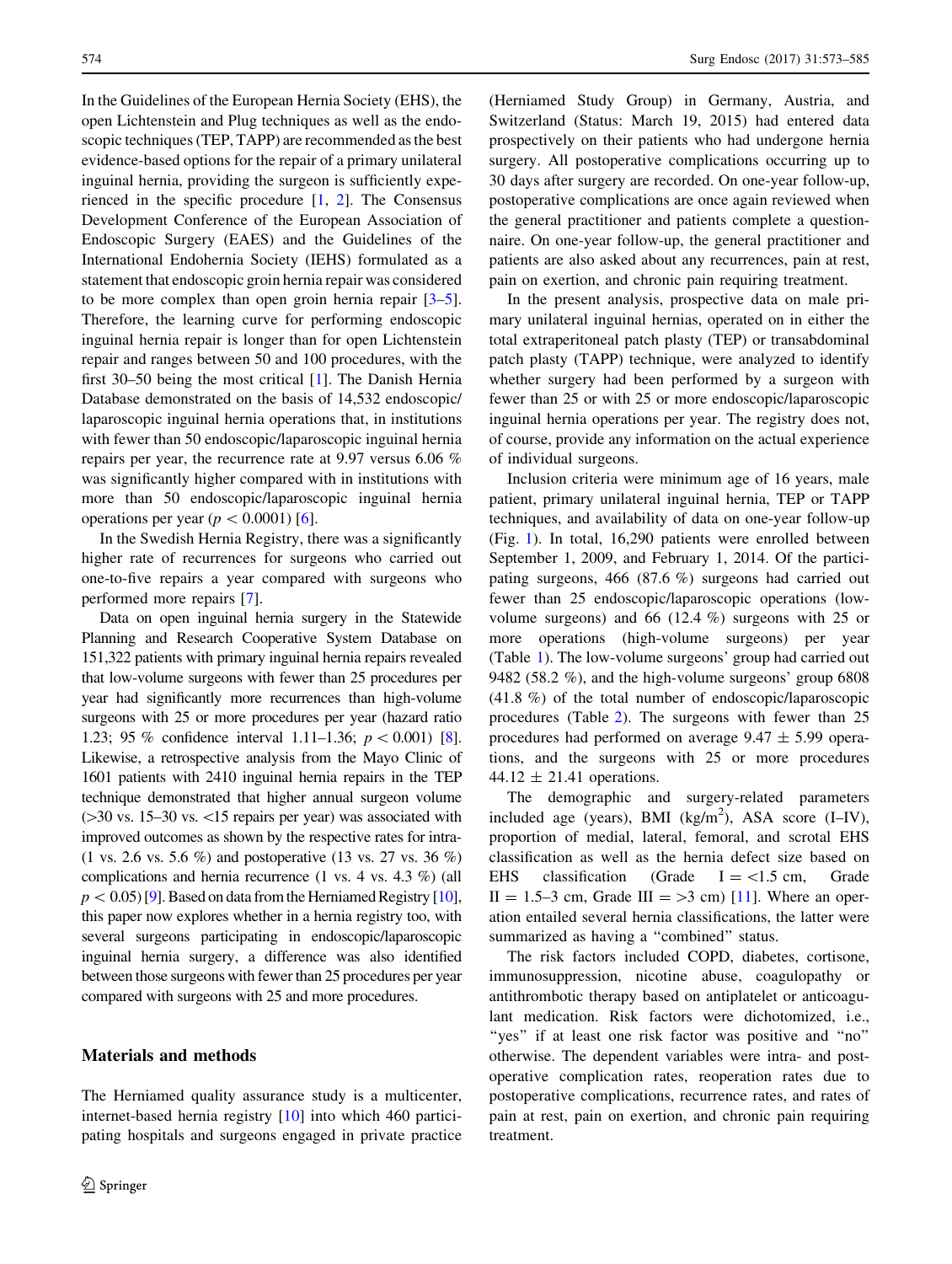<span id="page-2-0"></span>

Fig. 1 Flowchart of patient inclusion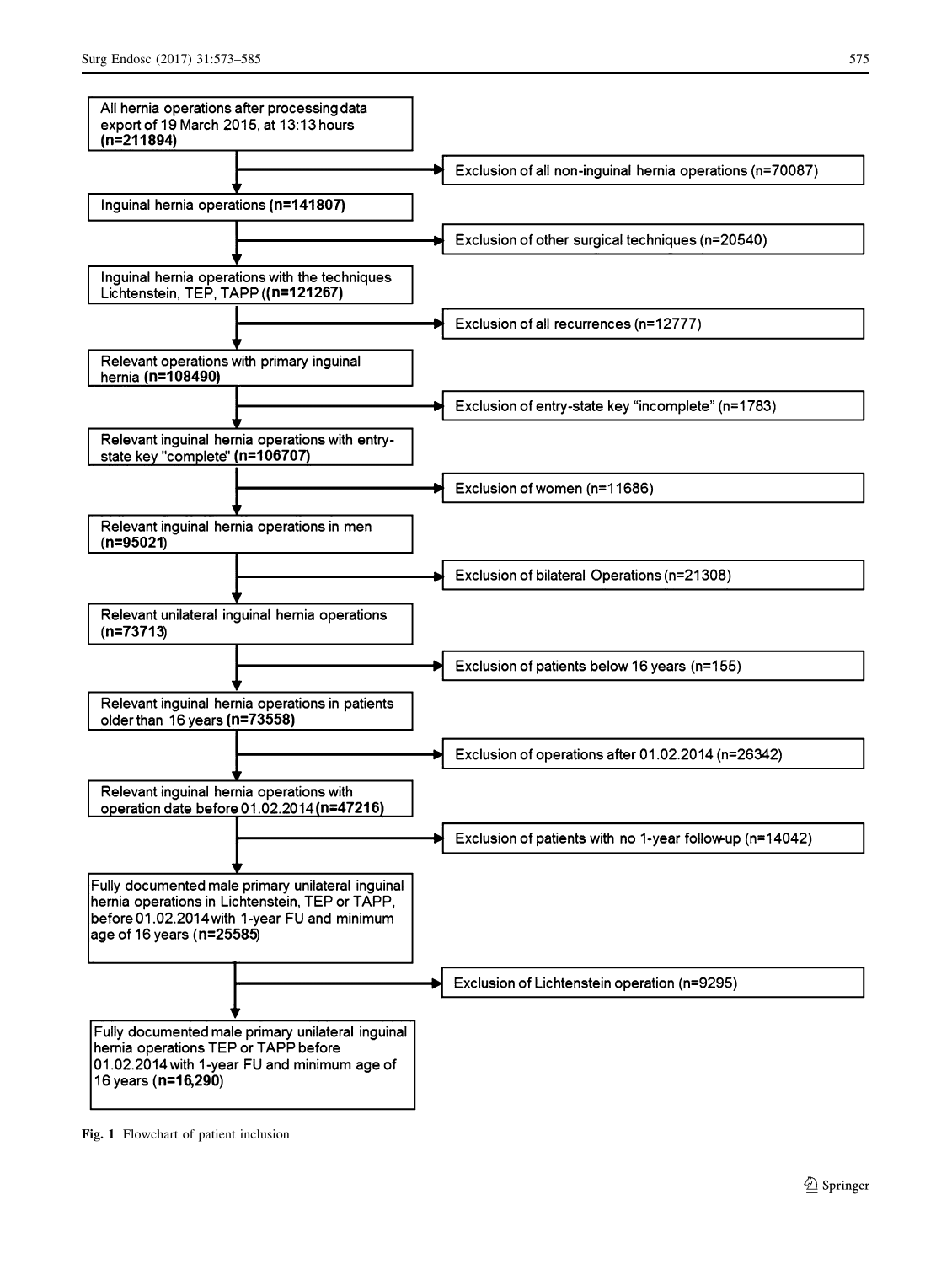<span id="page-3-0"></span>

| <b>Table 1</b> Number of high- and<br>low-volume surgeons |                    |        | Operations per surgeon and year | Total |       |     |        |
|-----------------------------------------------------------|--------------------|--------|---------------------------------|-------|-------|-----|--------|
|                                                           |                    | $<$ 25 |                                 | >25   |       |     |        |
|                                                           |                    | Ν      | $\%$                            |       | $\%$  |     | $\%$   |
|                                                           | Number of surgeons | 466    | 87.59                           | 66    | 12.41 | 532 | 100.00 |

Table 2 Total number of endoscopic/laparoscopic inguinal hernia repairs and caseload per surgeon

|                                                                       | Operations per surgeon and year |       |      |       | Total  |        |  |
|-----------------------------------------------------------------------|---------------------------------|-------|------|-------|--------|--------|--|
|                                                                       | $\leq$ 25                       |       | >25  |       |        |        |  |
|                                                                       | N                               | $\%$  | Ν    | $\%$  | N      | %      |  |
| Number of endoscopic/laparoscopic<br>operations depending on caseload | 9482                            | 58.21 | 6808 | 41.79 | 16.290 | 100.00 |  |

All analyses were performed with the software SAS 9.2 (SAS Institute Inc., Cary, NY, USA) and intentionally calculated to a full level of 5 %, i.e., they were not corrected in respect of multiple tests, and each  $p$  value  $\leq 0.05$ represents a significant result. To discern differences between the groups in unadjusted analyses, Fisher's exact test was used for categorical outcome variables, and the robust *t* test (Satterthwaite) for continuous variables.

To rule out any confounding of data caused by different patient characteristics, the results of unadjusted analyses were verified via multivariable analyses in which, in addition to the surgeon volume, other influence parameters were simultaneously reviewed.

Since the main focus of this analysis is on comparison of surgeon's caseloads per year  $(\langle 25/25 \rangle, \text{ most of the})$ descriptive statistical analyses in this paper are shown separately for the two groups. All categorical patient data are therefore presented in contingency tables as absolute and relative frequencies for these categories. For continuous data, the mean values and standard deviations are given.

The binary regression model for dichotomous target variables was used to identify the influence of the various factors in multivariable analysis. In addition to the surgeon's caseload per year  $(\langle 25/25 \rangle)$ , other potential influence parameters included: ASA score I, II, III, IV, defect size EHS classification I ( $\lt 1.5$  cm), II (1.5–3 cm), III ( $>3$  cm), age, BMI, risk factors, and EHS classification (lateral, medial, scrotal, femoral). As a result, the odds ratios (OR) and corresponding 95 % confidence intervals based on the Wald test are given for estimates. For influence variables with more than two categories, one of these values was used in each case as a reference category. For the continuous variable age (years), the 10-year odds ratio is given and for BMI  $(kg/m^2)$  a 5-point odds ratio. The

|  |  |  |  |  | Table 3 Mean age, BMI, and caseload per surgeon |  |  |
|--|--|--|--|--|-------------------------------------------------|--|--|
|--|--|--|--|--|-------------------------------------------------|--|--|

|                | Operations per surgeon and year | D               |       |
|----------------|---------------------------------|-----------------|-------|
|                | $<$ 25 OP/year                  | $>25$ OP/year   |       |
| Age (year)     |                                 |                 |       |
| Mean $\pm$ STD | $56.1 \pm 15.3$                 | $57.1 \pm 15.4$ | < 001 |
| BMI $(kg/m2)$  |                                 |                 |       |
| Mean $\pm$ STD | $25.8 \pm 3.3$                  | $25.8 \pm 3.4$  | 0.757 |

results are sorted on the basis of influence and presented in tabular form.

# **Results**

#### Comparison of patient collective

With regard to age, patients operated on by surgeons with  $\geq$ 25 procedures per year had a significantly higher age and were on average one year older  $(56.1 \pm 15.3 \text{ vs.})$ 57.1  $\pm$  15.4 years,  $p < 0.001$ ) (Table 3). As regards the BMI, no difference was identified between the patient collectives of surgeons with  $\langle 25 \rangle$  and  $\geq 25$  endoscopic/laparoscopic procedures per year (Table 3).

For the unadjusted tests aimed at identifying a relationship between the caseloads per surgeon and year  $\langle$  <25/  $\geq$ 25) and the categorical influence variables, significant differences were noted for almost all influence variables. Low-volume surgeons operated more often on patients with a low ASA score (e.g., ASA I: 35.9 vs. 28.4 %) as well as with smaller defect sizes (EHS  $I = <1.5$  cm: 15.4 vs. 10.6 %) (Table [4\)](#page-4-0). On the other hand, high-volume surgeons had patients with higher ASA scores (e.g., ASA III/ IV: 16.0 vs. 10.9 %), larger defect sizes (e.g., EHS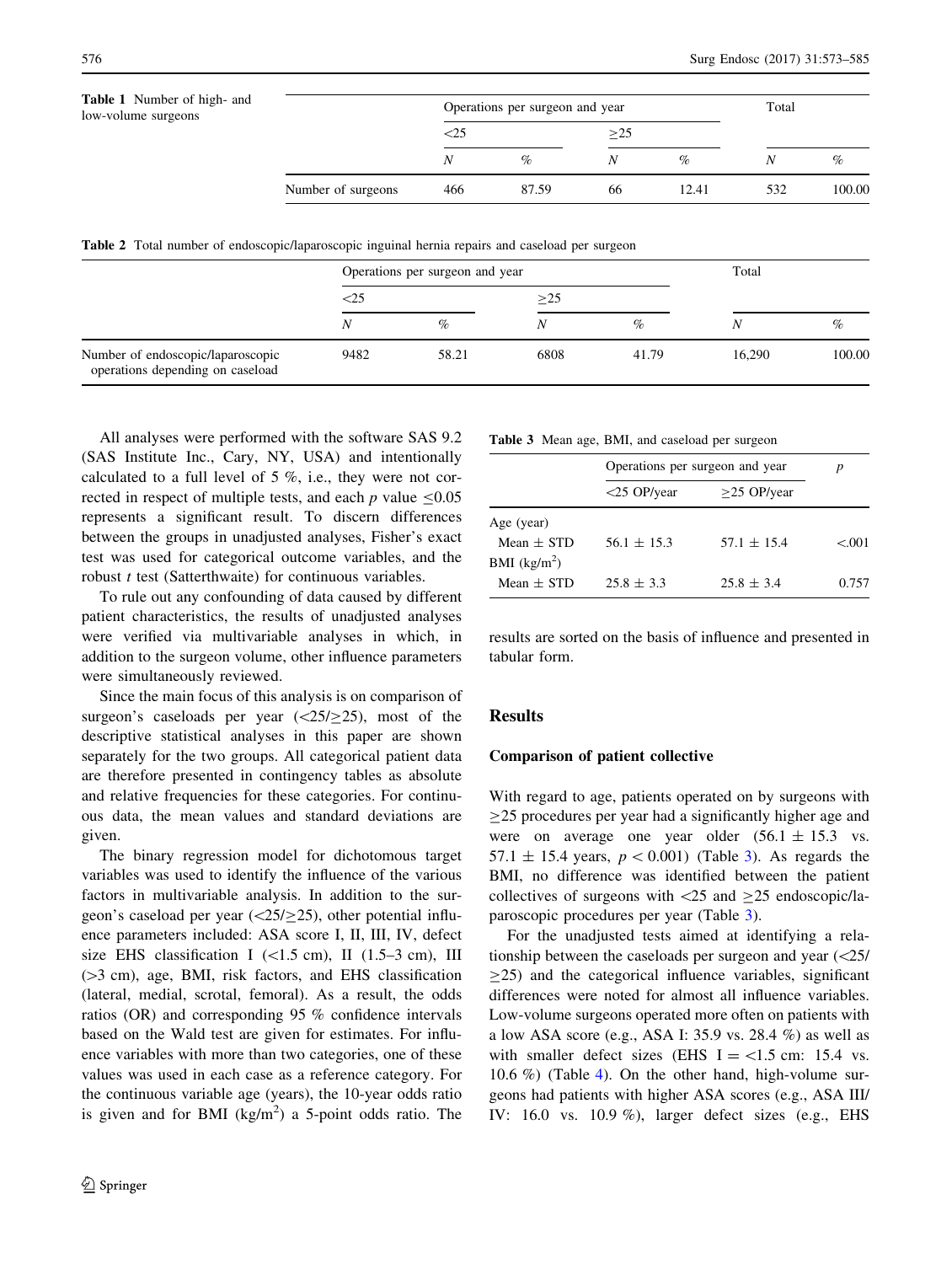<span id="page-4-0"></span>Table 4 Demographic, patient-related risk factors, and caseload per surgeon

|                            |                  | $<$ 25 OP/year |                  | $\geq$ 25 OP/year |          |  |
|----------------------------|------------------|----------------|------------------|-------------------|----------|--|
|                            | $\boldsymbol{n}$ | %              | $\boldsymbol{n}$ | %                 |          |  |
| ASA score                  |                  |                |                  |                   |          |  |
| I                          | 3400             | 35.86          | 1935             | 28.42             | ${<}001$ |  |
| П                          | 5051             | 53.27          | 3781             | 55.54             |          |  |
| <b>III/IV</b>              | 1031             | 10.87          | 1092             | 16.04             |          |  |
| Defect size                |                  |                |                  |                   |          |  |
| $I$ (<1.5 cm)              | 1458             | 15.38          | 722              | 10.61             | < 0.001  |  |
| II $(1.5-3 cm)$            | 6122             | 64.56          | 4448             | 65.33             |          |  |
| III $(>3$ cm)              | 1902             | 20.06          | 1638             | 24.06             |          |  |
| EHS classification medial  |                  |                |                  |                   |          |  |
| Yes                        | 3355             | 35.38          | 2475             | 36.35             | 0.202    |  |
| No                         | 6127             | 64.62          | 4333             | 63.65             |          |  |
| EHS classification lateral |                  |                |                  |                   |          |  |
| Yes                        | 7034             | 74.18          | 5103             | 74.96             | 0.264    |  |
| No                         | 2448             | 25.82          | 1705             | 25.04             |          |  |
| EHS classification femoral |                  |                |                  |                   |          |  |
| Yes                        | 165              | 1.74           | 97               | 1.42              | 0.115    |  |
| N <sub>0</sub>             | 9317             | 98.26          | 6711             | 98.58             |          |  |
| EHS classification scrotal |                  |                |                  |                   |          |  |
| Yes                        | 181              | 1.91           | 292              | 4.29              | < 0.001  |  |
| No                         | 9301             | 98.09          | 6516             | 95.71             |          |  |
| Risk factor                |                  |                |                  |                   |          |  |
| Total                      |                  |                |                  |                   |          |  |
| Yes                        | 2468             | 26.03          | 1518             | 22.30             | < 0.001  |  |
| No                         | 7014             | 73.97          | 5290             | 77.70             |          |  |
| COPD                       |                  |                |                  |                   |          |  |
| Yes                        | 426              | 4.49           | 339              | 4.98              | 0.148    |  |
| No                         | 9056             | 95.51          | 6469             | 95.02             |          |  |
| <b>Diabetes</b>            |                  |                |                  |                   |          |  |
| Yes                        | 438              | 4.62           | 271              | 3.98              | 0.049    |  |
| N <sub>0</sub>             | 9044             | 95.38          | 6537             | 96.02             |          |  |
| Aortic aneurysm            |                  |                |                  |                   |          |  |
| Yes                        | 37               | 0.39           | 17               | 0.25              | 0.124    |  |
| No                         | 9445             | 99.61          | 6791             | 99.75             |          |  |
| Immunosuppression          |                  |                |                  |                   |          |  |
| Yes                        | 48               | 0.51           | 18               | 0.26              | 0.017    |  |
| No                         | 9434             | 99.49          | 6790             | 99.74             |          |  |
| Corticoids                 |                  |                |                  |                   |          |  |
| Yes                        | 82               | 0.86           | 40               | 0.59              | 0.043    |  |
| No                         | 9400             | 99.14          | 6768             | 99.41             |          |  |
| Smoking                    |                  |                |                  |                   |          |  |
| Yes                        | 1116             | 11.77          | 513              | 7.54              | < 0.001  |  |
| No                         | 8366             | 88.23          | 6295             | 92.46             |          |  |
| Coagulopathy               |                  |                |                  |                   |          |  |
| Yes                        | 105              | 1.11           | 82               | 1.20              | 0.566    |  |
| No                         | 9377             | 98.89          | 6726             | 98.80             |          |  |
| Antiplatelet medication    |                  |                |                  |                   |          |  |

Table 4 continued

|                         | $<$ 25 OP/year   |       | $>25$ OP/year | p     |       |
|-------------------------|------------------|-------|---------------|-------|-------|
|                         | $\boldsymbol{n}$ | $\%$  | n             | %     |       |
| Yes                     | 558              | 5.88  | 454           | 6.67  | 0.041 |
| No                      | 8924             | 94.12 | 6354          | 93.33 |       |
| Anticoagulation therapy |                  |       |               |       |       |
| Yes                     | 135              | 1.42  | 134           | 1.97  | 0.007 |
| No                      | 9347             | 98.58 | 6674          | 98.03 |       |
|                         |                  |       |               |       |       |

III  $=$  >3 cm: 24.1 vs. 20.1 %) as well as scrotal EHS classification (4.3 vs. 1.9 %) (all  $p$  values <0.001).

In terms of the risk factors, global analysis, i.e., occurrence of at least one risk factor, also revealed a significant difference (Table 4). In total, 26.0 % of patients operated on by low-volume surgeons had at least one risk factor, while the proportion of those with at least one risk factor operated on by high-volume surgeons was only 22.3 %  $(p = 0.001)$ . That effect was mainly attributable to the difference in the nicotine abuse rate  $(11.8 \text{ vs. } 7.5 \%)$ ;  $p<0.001$ ). The proportion of patients with antithrombotic therapy based on antiplatelet and anticoagulant treatment was significantly higher in the patient collectively operated on by the high-volume surgeons (Table 4).

#### Unadjusted analysis of outcomes by volume

Unadjusted analysis of the relationship between the caseload per surgeon and year did not show any significant difference in the overall intraoperative complication rate between  $\langle 25 \rangle$  and  $\geq 25$  ( $p = 0.526$ , Table [5\)](#page-5-0). However, surgeons with  $\langle 25 \rangle$  endoscopic/laparoscopic procedures per year caused significantly more organ injuries, especially vascular injuries ( $p = 0.010$ , Table [5](#page-5-0)). As regards the overall postoperative complication rates, low-volume surgeons had, at 2.23 %, a significantly lower rate ( $p<0.001$ ) compared with the high-volume surgeons at 4.95 % (Table [5\)](#page-5-0). That difference was mainly due to the significantly lower seroma rate in favor of the low-volume surgeons (0.91 vs. 4.20 %;  $p < 0.001$ ). That may be due to the high proportion of inguinal hernias with EHS III ( $>3$  cm) defect size and scrotal classification which was investigated in the subsequent multivariable analysis. No significant difference was found in the rate of postoperative complications, leading to reoperation, which was 0.94 % for the low-volume surgeons and 0.72 % for the highvolume surgeons ( $p = 0.133$ ).

Significant advantages were identified in the recurrence (0.73 vs. 1.03 %;  $p = 0.047$ ) and in the pain on exertion (7.71 vs. 9.35 %;  $p < 0.001$ ) rates in favor of the patient collective operated on by the high-volume surgeons on one-year follow-up (Table [5\)](#page-5-0).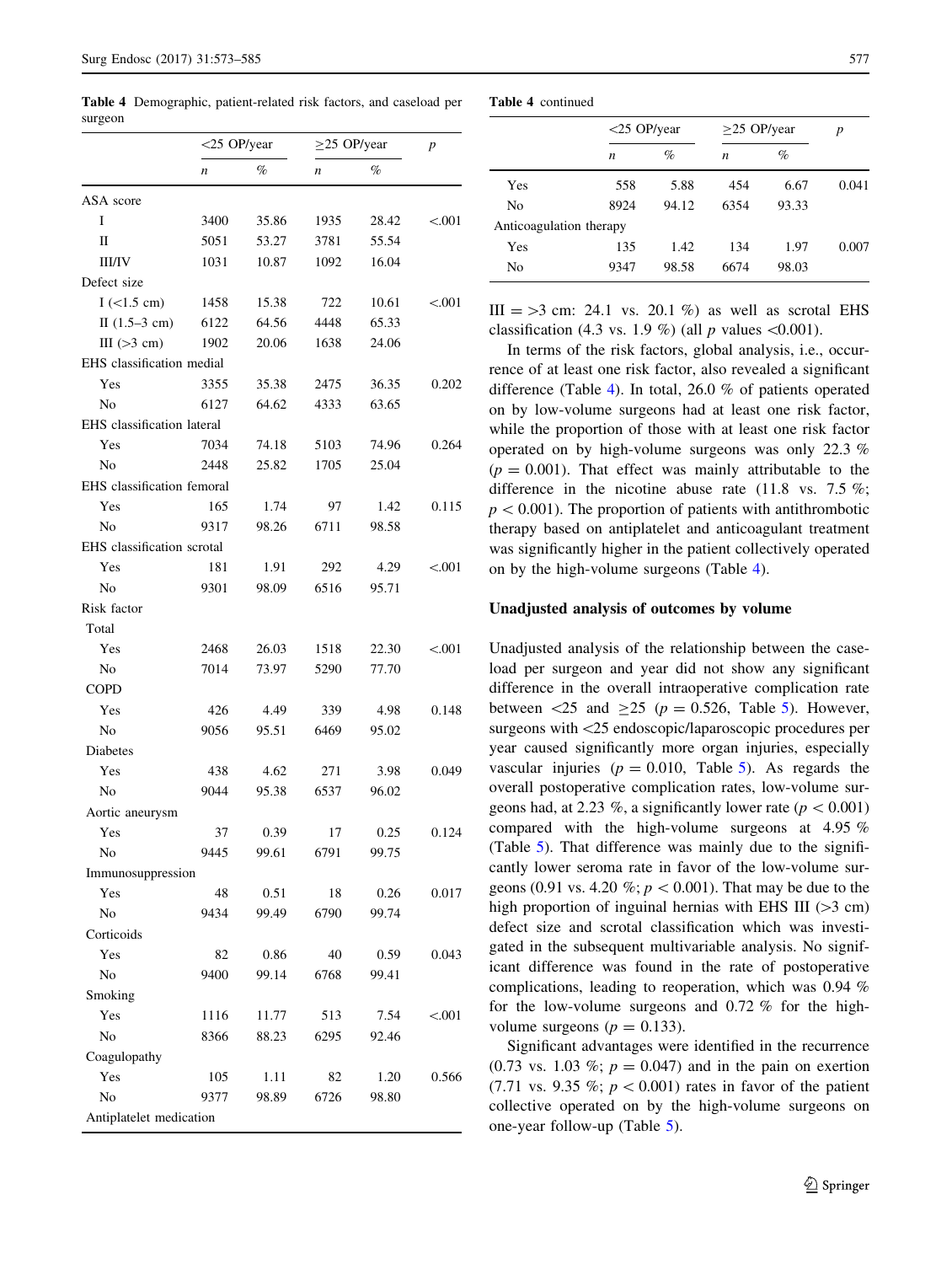|                              | $<$ 25 OP/year         |                                  |                  | $\geq$ 25 OP/year |                  |  |
|------------------------------|------------------------|----------------------------------|------------------|-------------------|------------------|--|
|                              | $\boldsymbol{n}$       | $\%$                             | $\boldsymbol{n}$ | %                 | $\boldsymbol{p}$ |  |
| Intraoperative complications |                        |                                  |                  |                   |                  |  |
| Total                        |                        |                                  |                  |                   |                  |  |
| Yes                          | 122                    | 1.29                             | 80               | 1.18              | 0.526            |  |
| No                           | 9360                   | 98.71                            | 6728             | 98.82             |                  |  |
| Bleeding                     |                        |                                  |                  |                   |                  |  |
| Yes                          | 81                     | 0.85                             | 61               | 0.90              | 0.777            |  |
| No                           | 9401                   | 99.15                            | 6747             | 99.10             |                  |  |
| Injuries                     |                        |                                  |                  |                   |                  |  |
| Total                        |                        |                                  |                  |                   |                  |  |
| Yes                          | 72                     | 0.76                             | 29               | 0.43              | 0.008            |  |
| No                           | 9410                   | 99.24                            | 6779             | 99.57             |                  |  |
| Vascular                     |                        |                                  |                  |                   |                  |  |
| Yes                          | 36                     | 0.38                             | 11               | 0.16              | 0.010            |  |
| No                           | 9446                   | 99.62                            | 6797             | 99.84             |                  |  |
| Bowel                        |                        |                                  |                  |                   |                  |  |
| Yes                          | 11                     | 0.12                             | 4                | 0.06              | 0.235            |  |
| No                           | 9471                   | 99.88                            | 6804             | 99.94             |                  |  |
| <b>Bladder</b>               |                        |                                  |                  |                   |                  |  |
| Yes                          | 7                      | 0.07                             | 8                | 0.12              | 0.365            |  |
| No                           | 9475                   | 99.93                            | 6800             | 99.88             |                  |  |
| Postoperative complications  |                        |                                  |                  |                   |                  |  |
| Total                        |                        |                                  |                  |                   |                  |  |
| Yes                          | 211                    | 2.23                             | 337              | 4.95              | < 0.001          |  |
| No                           | 9271                   | 97.77                            | 6471             | 95.05             |                  |  |
| Bleeding                     |                        |                                  |                  |                   |                  |  |
| Yes                          | 109                    | 1.15                             | 49               | 0.72              | 0.006            |  |
| No                           | 9373                   | 98.85                            | 6759             | 99.28             |                  |  |
| Seroma                       |                        |                                  |                  |                   |                  |  |
| Yes                          | 86                     | 0.91                             | 286              | 4.20              | < 0.001          |  |
| No                           | 9396                   | 99.09                            | 6522             | 95.80             |                  |  |
| Infection                    |                        |                                  |                  |                   |                  |  |
| Yes                          | 11                     | 0.12                             | 2                | 0.03              | 0.053            |  |
| No                           | 9471                   | 99.88                            | 6806             | 99.97             |                  |  |
|                              |                        | Bowel injury/anastomotic leakage |                  |                   |                  |  |
| Yes                          | 1                      | 0.01                             | 3                | 0.04              | 0.178            |  |
| No                           | 9481                   | 99.99                            | 6805             | 99.96             |                  |  |
|                              | Impaired wound healing |                                  |                  |                   |                  |  |
| Yes                          | 20                     | 0.21                             | 2                | 0.03              | 0.002            |  |
| No                           | 9462                   | 99.79                            | 6806             | 99.97             |                  |  |
| <b>Ileus</b>                 |                        |                                  |                  |                   |                  |  |
| Yes                          | 2                      | 0.02                             | 2                | 0.03              | 0.739            |  |
| No                           | 9480                   | 99.98                            | 6806             | 99.97             |                  |  |
| Reoperation                  |                        |                                  |                  |                   |                  |  |
| Yes                          | 89                     | 0.94                             | 49               | 0.72              | 0.133            |  |
| No                           | 9393                   | 99.06                            | 6759             | 99.28             |                  |  |

<span id="page-5-0"></span>Table 5 Unadjusted perioperative and 1-year follow-up outcomes and caseload per surgeon

|  | <b>Table 5</b> continued |
|--|--------------------------|
|  |                          |

|                | $<$ 25 OP/year                |       | $\geq$ 25 OP/year |       | p       |
|----------------|-------------------------------|-------|-------------------|-------|---------|
|                | $\boldsymbol{n}$              | $\%$  | $\boldsymbol{n}$  | $\%$  |         |
|                | Recurrence on follow-up       |       |                   |       |         |
| Yes            | 98                            | 1.03  | 50                | 0.73  | 0.047   |
| N <sub>0</sub> | 9384                          | 98.97 | 6758              | 99.27 |         |
|                | Pain at rest on follow-up     |       |                   |       |         |
| Yes            | 446                           | 4.70  | 296               | 4.35  | 0.283   |
| N <sub>0</sub> | 9036                          | 95.30 | 6512              | 95.65 |         |
|                | Pain on exertion on follow-up |       |                   |       |         |
| Yes            | 887                           | 9.35  | 525               | 7.71  | < 0.001 |
| N <sub>0</sub> | 8595                          | 90.65 | 6283              | 92.29 |         |
|                | Pain requiring treatment      |       |                   |       |         |
| Yes            | 253                           | 2.67  | 157               | 2.31  | 0.146   |
| N <sub>0</sub> | 9229                          | 97.33 | 6651              | 97.69 |         |

## Multivariable analyses of outcome by volume

## Intraoperative complications

The results obtained with the model used to investigate the effects of the variables related to patient and operation characteristics (caseload per year and surgeon, age, BMI, ASA score, defect size, hernia location as well as the presence of risk factors) on the occurrence of intraoperative complications are illustrated in Table [6](#page-6-0) (model matching:  $p = 0.001$ . The risk of intraoperative complications was affected by scrotal ( $p = 0.011$ ) and medial ( $p = 0.020$ ) EHS classification. Scrotal EHS classification increased the risk of intraoperative complications [OR 2.212 (1.201; 4.073)]. By contrast, medial EHS classification reduced that complication risk [OR 0.577 (0.363; 0.916)].

However, no evidence was found that an individual surgeon's caseload  $(\leq 25 \text{ vs. } > 25 \text{ endoscopic/laparoscopic})$ inguinal hernia repairs per year) influenced the intraoperative complication rate [OR 1.174 (0.880–1.568);  $p = 0.275$ ].

## Postoperative complications

The results obtained with the model used to investigate the postoperative complication rate are presented in Table [7](#page-6-0) (model matching:  $p < 0.001$ ). The risk of postoperative complications was negatively impacted by high-volume surgeons, scrotal hernias, higher age, and larger defects. That risk declined when a surgeon had performed fewer than 25 procedures per year [OR 0.463 (0.388; 0.554);  $p<0.001$ . Scrotal EHS classification increased the risk of occurrence of a postoperative complication [OR 2.076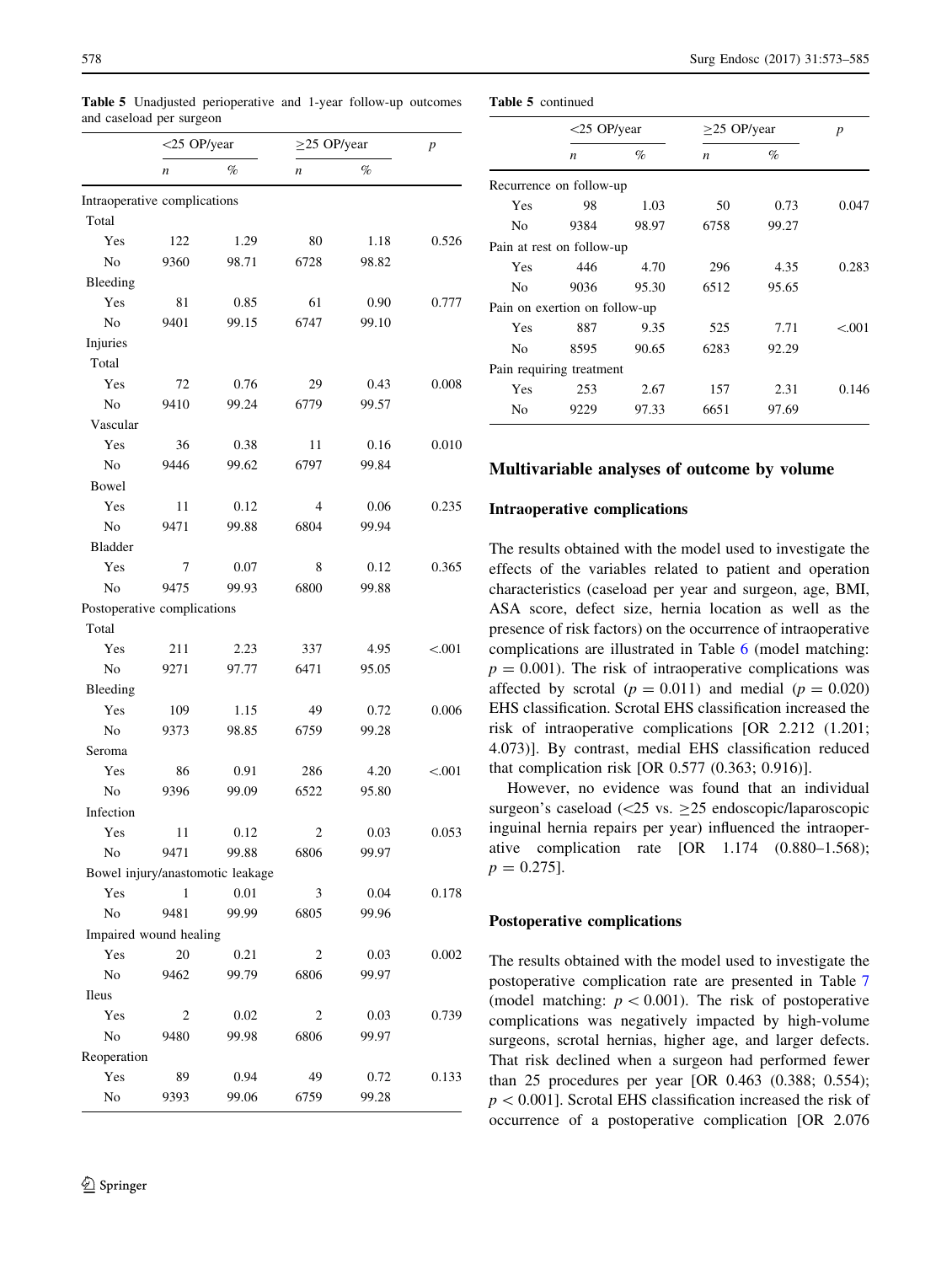<span id="page-6-0"></span>

|  |  |  | <b>Table 6</b> Multivariable analysis of intraoperative complications |  |
|--|--|--|-----------------------------------------------------------------------|--|
|--|--|--|-----------------------------------------------------------------------|--|

| Parameter                     | $p$ value | Category             | $p$ value paired | OR estimate | 95 % CI |       |
|-------------------------------|-----------|----------------------|------------------|-------------|---------|-------|
| EHS classification scrotal    | 0.011     | Yes versus no        |                  | 2.212       | 1.201   | 4.073 |
| EHS classification medial     | 0.020     | Yes versus no        |                  | 0.577       | 0.363   | 0.916 |
| ASA score                     | 0.178     | I versus II          | 0.074            | 0.715       | 0.495   | 1.033 |
|                               |           | I versus III/IV      | 0.129            | 0.660       | 0.386   | 1.129 |
|                               |           | II versus III/IV     | 0.708            | 0.923       | 0.607   | 1.403 |
| Caseload per surgeon and year | 0.275     | $<$ 25 versus $>$ 25 |                  | 1.174       | 0.880   | 1.568 |
| Age $(10$ -year OR)           | 0.427     |                      |                  | 1.045       | 0.937   | 1.165 |
| EHS classification femoral    | 0.555     | Yes versus no        |                  | 0.654       | 0.160   | 2.678 |
| BMI (5-point OR)              | 0.719     |                      |                  | 1.038       | 0.848   | 1.270 |
| Defect size                   | 0.808     | I versus II          | 0.903            | 0.972       | 0.618   | 1.530 |
|                               |           | I versus III         | 0.611            | 0.874       | 0.520   | 1.469 |
|                               |           | II versus III        | 0.541            | 0.899       | 0.638   | 1.265 |
| Risk factors                  | 0.878     | Yes versus no        |                  | 0.974       | 0.697   | 1.361 |
| EHS classification lateral    | 0.948     | Yes versus no        |                  | 1.017       | 0.611   | 1.691 |

Table 7 Multivariable analysis of postoperative complications

| Parameter                     | $p$ value | Category                             | $p$ value paired comparison | OR estimate | 95 % CI |       |
|-------------------------------|-----------|--------------------------------------|-----------------------------|-------------|---------|-------|
| Caseload per surgeon and year | < 0.001   | $\langle 25 \text{ versus } \geq 25$ |                             | 0.463       | 0.388   | 0.554 |
| EHS classification lateral    | < 0.001   | Yes versus no                        |                             | 0.471       | 0.350   | 0.633 |
| BMI (5-point OR)              | < 0.001   |                                      |                             | 0.746       | 0.649   | 0.858 |
| EHS classification scrotal    | < 0.001   | Yes versus no                        |                             | 2.076       | 1.444   | 2.984 |
| EHS classification medial     | < 0.001   | Yes versus no                        |                             | 0.566       | 0.423   | 0.758 |
| Age $(10$ -year OR)           | 0.002     |                                      |                             | 1.114       | 1.041   | 1.192 |
| Defect size                   | 0.010     | I versus II                          | 0.032                       | 0.700       | 0.505   | 0.970 |
|                               |           | I versus III                         | 0.003                       | 0.580       | 0.406   | 0.830 |
|                               |           | II versus III                        | 0.072                       | 0.829       | 0.676   | 1.017 |
| ASA score                     | 0.092     | I versus II                          | 0.764                       | 1.035       | 0.827   | 1.295 |
|                               |           | I versus III/IV                      | 0.135                       | 0.786       | 0.573   | 1.078 |
|                               |           | II versus III/IV                     | 0.029                       | 0.759       | 0.593   | 0.972 |
| Risk factors                  | 0.761     | Yes versus no                        |                             | 1.033       | 0.838   | 1.273 |
| EHS classification femoral    | 0.990     | Yes versus no                        |                             | 0.996       | 0.516   | 1.921 |

(1.444; 2.984);  $p < 0.001$ . Equally, a higher age [10-year] OR 1.114 (1.041; 1.192);  $p = 0.002$ ] increased the postoperative complication rate. Finally, the presence of a smaller defect size reduced the postoperative complication rate [I vs. II: OR 0.700 (0.505; 0.970);  $p = 0.032$ . I vs. III: OR 0.580 (0.406; 0.830);  $p = 0.003$ .

Likewise, medial and lateral EHS classification and higher BMI reduced the risk of postoperative complications. Lateral [OR 0.471 (0.350; 0.633);  $p < 0.001$ ] or medial EHS classification [OR 0.566 (0.423; 0.758);  $p<0.001$ ] as well as a five-point higher BMI [five-point OR 0.746 (0.649; 0.858);  $p < 0.001$ ] reduced the postoperative complication rate.

#### Recurrence

Table [8](#page-7-0) presents the results of multivariable analysis of factors impacting recurrence on one-year follow-up (model matching:  $p = 0.001$ ). BMI proved to be the strongest influence factor ( $p = 0.004$ ). A five-point higher BMI increased the recurrence rate [five-point OR 1.342 (1.098; 1.640)]. Likewise, medial EHS classification significantly increased the recurrence rate [OR 1.690 (1.077; 2.652);  $p = 0.022$ ]. The surgical volume of the individual surgeons also had a significant influence on the risk ( $p = 0.023$ ). Surgeons with\25 endoscopic/laparoscopic operations per year had a higher recurrence rate [OR 1.494 (1.056; 2.115);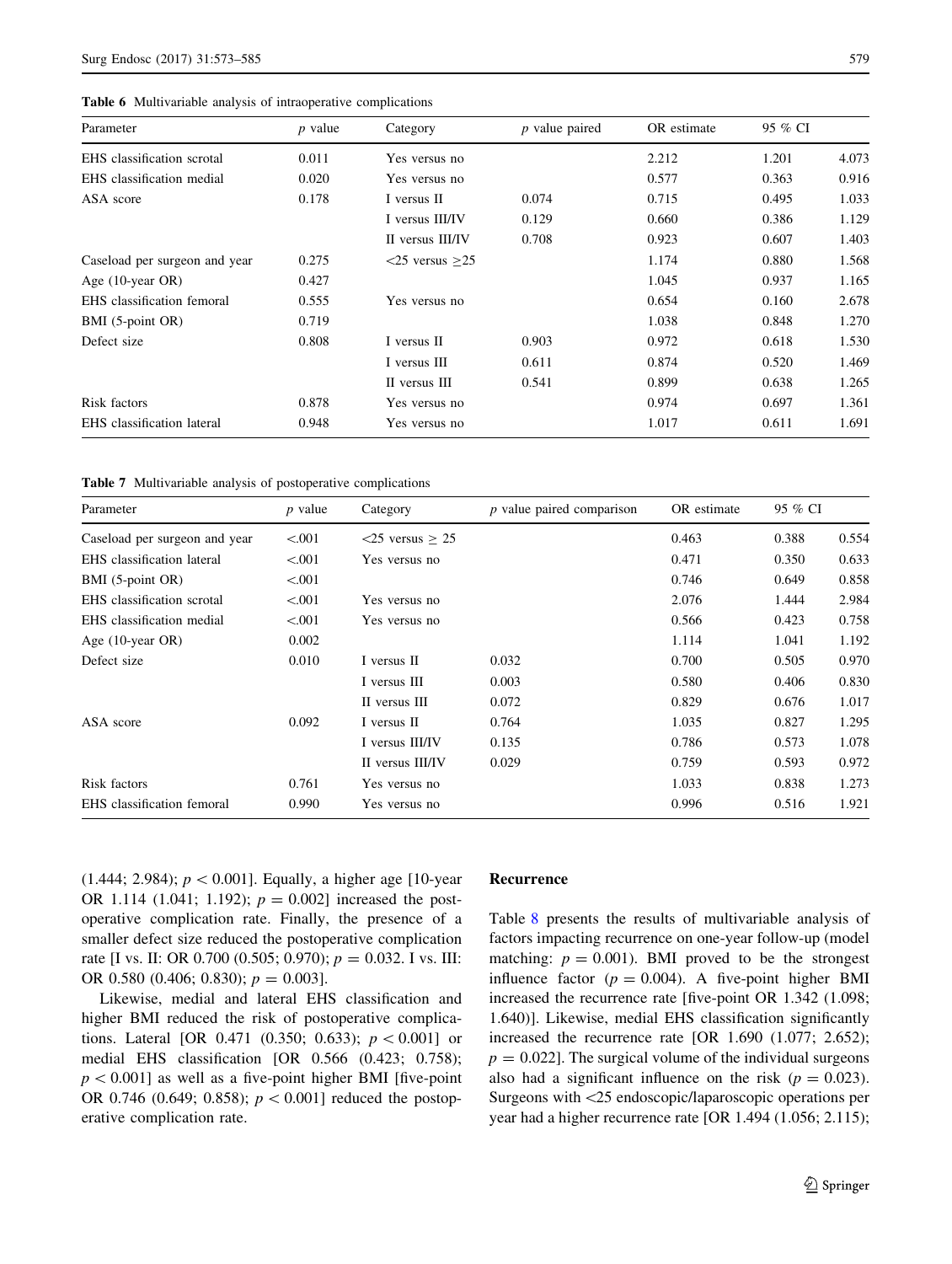<span id="page-7-0"></span>580 Surg Endosc (2017) 31:573–585

| Parameter                     | $p$ value | Category                   | $p$ value paired comparison | OR estimate | 95 % CI |       |
|-------------------------------|-----------|----------------------------|-----------------------------|-------------|---------|-------|
| BMI (5-point OR)              | 0.004     |                            |                             | 1.342       | 1.098   | 1.640 |
| EHS classification medial     | 0.022     | Yes versus no              |                             | 1.690       | 1.077   | 2.652 |
| Caseload per surgeon and year | 0.023     | $\leq$ 25 versus $\geq$ 25 |                             | 1.494       | 1.056   | 2.115 |
| ASA score                     | 0.090     | I versus II                | 0.195                       | 0.758       | 0.498   | 1.152 |
|                               |           | I versus III/IV            | 0.028                       | 0.510       | 0.279   | 0.931 |
|                               |           | II versus III/IV           | 0.103                       | 0.673       | 0.418   | 1.083 |
| EHS classification scrotal    | 0.173     | Yes versus no              |                             | 1.779       | 0.777   | 4.073 |
| Age (10-year OR)              | 0.342     |                            |                             | 0.940       | 0.828   | 1.068 |
| Defect size                   | 0.532     | I versus II                | 0.315                       | 1.273       | 0.795   | 2.039 |
|                               |           | I versus III               | 0.724                       | 1.105       | 0.636   | 1.921 |
|                               |           | II versus III              | 0.488                       | 0.868       | 0.581   | 1.296 |
| EHS classification femoral    | 0.735     | Yes versus no              |                             | 1.221       | 0.383   | 3.894 |
| EHS classification lateral    | 0.777     | Yes versus no              |                             | 0.935       | 0.586   | 1.491 |
| Risk factors                  | 0.996     | Yes versus no              |                             | 1.001       | 0.680   | 1.474 |

Table 8 Multivariable analysis of recurrence

 $p = 0.023$ . With a prevalence of 0.9 %, this would correspond to 11 recurrences for 1000 operations by surgeons with  $\langle 25 \rangle$  endoscopic/laparoscopic inguinal hernia repairs per year compared to seven recurrences for  $\geq$ 25 operations per year.

# Pain at rest

Analysis of the results obtained on investigating pain at rest on one-year follow-up is illustrated in Table 9 (model matching:  $p < 0.001$ ). The defect size proved to be the strongest influence factor here ( $p < 0.001$ ). A small defect size increased the risk of pain at rest on follow-up [I vs. II: OR 1.671 (1.382; 2.022); I vs. III: OR 2.205 (1.702; 2.857); II vs. III: OR 1.319 (1.065; 1.634);  $p = 0.011$ . Equally,

Table 9 Multivariable analysis of pain at rest

BMI and age had a highly significant impact on pain at rest (in each case  $p < 0.001$ ). A five-point higher BMI increased pain at rest [five-point OR 1.230 (1.114; 1.359)]. Conversely, higher age [10-year OR 0.890 (0.841; 0.941)] reduced the risk of pain at rest. Finally, femoral EHS classification increased the risk of pain at rest [OR 1.772 (1.106; 2.839);  $p = 0.017$ ]. The number of surgical procedures performed by a surgeon per year did not impact the risk of onset of pain at rest.

## Pain on exertion

Analysis of the results obtained on investigating pain on exertion on one-year follow-up is summarized in Table [10](#page-8-0) (model matching:  $p < 0.001$ ). Pain on exertion was

| Parameter                     | $p$ value | Category             | $p$ value paired | OR estimate | 95 % CI |       |
|-------------------------------|-----------|----------------------|------------------|-------------|---------|-------|
| Defect size                   | < 0.001   | I versus II          | < 0.001          | 1.671       | 1.382   | 2.022 |
|                               |           | I versus III         | < 0.001          | 2.205       | 1.702   | 2.857 |
|                               |           | II versus III        | 0.011            | 1.319       | 1.065   | 1.634 |
| BMI (5-point OR)              | ${<}001$  |                      |                  | 1.230       | 1.114   | 1.359 |
| Age $(10$ -year OR)           | < 0.001   |                      |                  | 0.890       | 0.841   | 0.941 |
| EHS classification femoral    | 0.017     | Yes versus no        |                  | 1.772       | 1.106   | 2.839 |
| ASA score                     | 0.072     | I versus II          | 0.035            | 0.822       | 0.685   | 0.986 |
|                               |           | I versus III/IV      | 0.056            | 0.751       | 0.559   | 1.008 |
|                               |           | II versus III/IV     | 0.473            | 0.913       | 0.713   | 1.170 |
| EHS classification lateral    | 0.231     | Yes versus no        |                  | 1.164       | 0.908   | 1.491 |
| Risk factors                  | 0.267     | Yes versus no        |                  | 1.107       | 0.925   | 1.323 |
| Caseload per surgeon and year | 0.516     | $<$ 25 versus $>$ 25 |                  | 1.052       | 0.903   | 1.226 |
| EHS classification medial     | 0.785     | Yes versus no        |                  | 1.031       | 0.827   | 1.286 |
| EHS classification scrotal    | 0.868     | Yes versus no        |                  | 1.043       | 0.632   | 1.722 |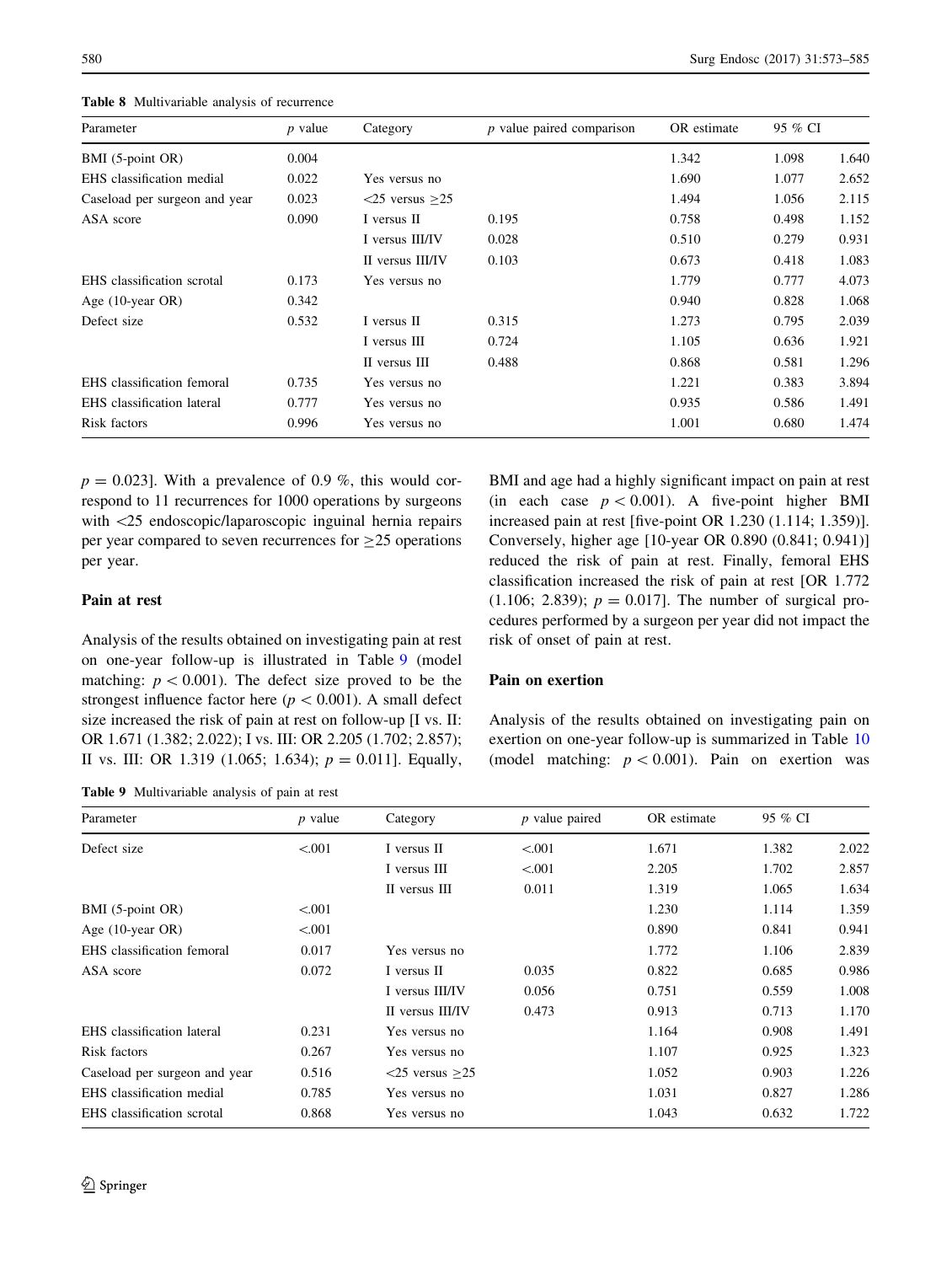<span id="page-8-0"></span>

| Parameter                     | $p$ value | Category             | $p$ value paired comparison | OR estimate | 95 % CI |       |
|-------------------------------|-----------|----------------------|-----------------------------|-------------|---------|-------|
| Age $(10$ -year OR)           | < 0.001   |                      |                             | 0.772       | 0.741   | 0.804 |
| Defect size                   | < 0.001   | I versus II          | ${<}001$                    | 1.358       | 1.173   | 1.572 |
|                               |           | I versus III         | < 0.001                     | 1.673       | 1.376   | 2.035 |
|                               |           | II versus III        | 0.009                       | 1.232       | 1.053   | 1.443 |
| BMI (5-point OR)              | < 0.001   |                      |                             | 1.179       | 1.092   | 1.272 |
| Caseload per surgeon and year | 0.003     | $<$ 25 versus $>$ 25 |                             | 1.191       | 1.062   | 1.337 |
| ASA score                     | 0.086     | I versus II          | 0.036                       | 0.869       | 0.761   | 0.991 |
|                               |           | I versus III/IV      | 0.097                       | 0.823       | 0.655   | 1.036 |
|                               |           | II versus III/IV     | 0.600                       | 0.948       | 0.777   | 1.157 |
| Risk factors                  | 0.168     | Yes versus np        |                             | 1.100       | 0.961   | 1.259 |
| EHS classification medial     | 0.547     | Yes versus no        |                             | 1.053       | 0.890   | 1.247 |
| EHS classification femoral    | 0.719     | Yes versus no        |                             | 1.082       | 0.703   | 1.666 |
| EHS classification lateral    | 0.854     | Yes versus no        |                             | 1.018       | 0.845   | 1.226 |
| EHS classification scrotal    | 0.951     | Yes versus no        |                             | 1.012       | 0.696   | 1.472 |

significantly and negatively influenced by the defect size, BMI, and caseload of  $\langle 25 \rangle$  procedures per surgeon and year. The risk of pain on exertion increased for smaller defect sizes [I vs. II: OR 1.358 (1.173; 1.572);  $p < 0.001$ ; I vs. III: OR 1.673 (1.376; 2.035);  $p < 0.001$ ; II vs. III: OR 1.232 (1.053; 1.443);  $p = 0.009$ ] and for a five-point higher BMI [five-point OR 1.179 (1.092; 1.272);  $p<0.001$ . Likewise, a caseload  $\langle 25 \rangle$  procedures per year significantly increased the risk of onset of pain on exertion [OR 1.191 (1.062; 1.337);  $p = 0.003$ ]. A higher age [10year OR 0.772 (0.741; 0.804);  $p < 0.001$ ] reduced onset of pain on exertion.

## Chronic pain requiring treatment

The results obtained on investigating chronic pain requiring treatment are presented in Table [11](#page-9-0) (model matching:  $p<0.001$ ). The hernia defect size proved to be the strongest influence factor here ( $p < 0.001$ ). A smaller defect size increased the risk of onset of chronic pain requiring treatment on follow-up [I vs. II: OR 2.084 (1.642; 2.644); I vs. III: OR 2.567 (1.832; 3.597)]. Equally, age and BMI had a highly significant effect on chronic pain requiring treatment ( $p < 0.001$ ). Higher age [10-year OR 0.810 (0.752; 0.872)] reduced onset of chronic pain requiring treatment. A five-point higher BMI increased the risk of pain [five-point OR 1.339 (1.183; 1.516)].

## Discussion

The learning curve associated with endoscopic/laparoscopic inguinal hernia surgery requiring 50–100 procedures is longer than that involving the open Lichtenstein operation [[1\]](#page-11-0). Under the supervision of experienced laparoscopic surgeons, young trainees can master the learning curve with good results [[12\]](#page-12-0). Apart from the learning curve, other aspects increasingly discussed in surgery are the impact of the caseload of the treating institution and of the individual surgeon. In the hernia surgery setting, this topic has been addressed so far in three studies on, in each case, open incisional hernia surgery [\[13](#page-12-0)], open inguinal hernia surgery [\[8](#page-11-0)], and endoscopic inguinal hernia surgery in TEP technique [[9\]](#page-11-0). All three studies identified a significant relationship between the individual surgeon's caseload per year and patient outcome.

In the present paper, the results obtained for perioperative complications and 1-year follow-up of endoscopic/laparoscopic inguinal hernia surgery based on data from the Herniamed Registry were analyzed to ascertain whether the number of operations per surgeon and year  $(<25$  vs.  $>25$ ) impacted the outcome. Differences were identified first of all on comparing the patient collectives undergoing surgery. The high-volume surgeons  $(>=25$  operations per year) operated on significantly more patients with higher ASA score, larger defect size, and scrotal hernia. Likewise, patients operated on by the high-volume surgeons had received significantly more often effective treatment with platelet aggregation inhibitors and coumarin derivatives.

Overall, patients operated on by high-volume surgeons had thus a significantly higher risk profile with, accordingly, significantly more postoperative complications observed in the patients operated on by high-volume surgeons. That this, nonetheless, did not result in more postoperative complications requiring reoperation, but rather in a higher rate of seromas amenable to conservative treatment, attesting to the skill of experienced surgeons in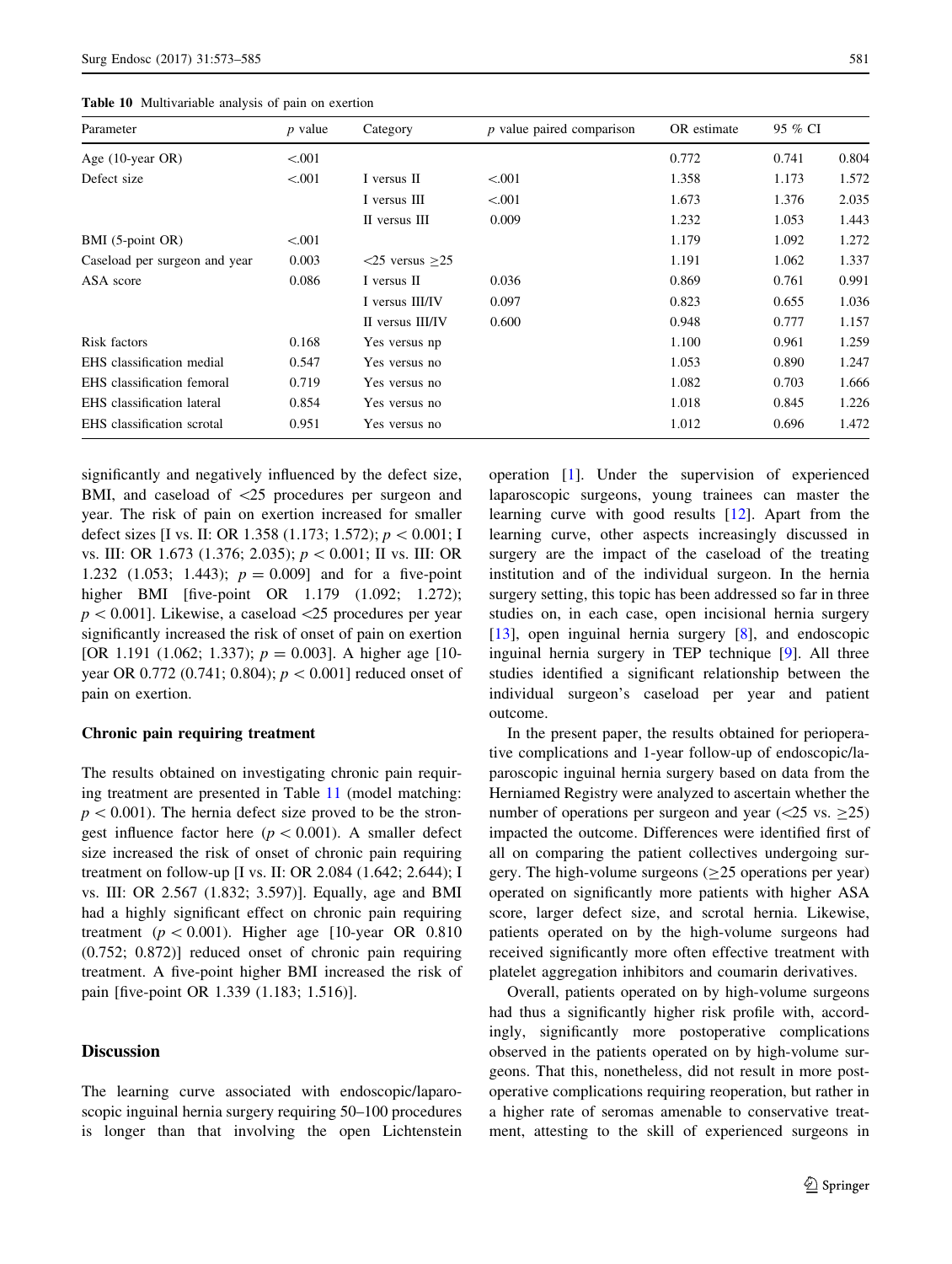<span id="page-9-0"></span>Table 11 Multivariable analysis of pain requiring treatment

| Parameter                  | $p$ value | Category                              | $p$ value paired | OR estimate | 95 % CI |       |
|----------------------------|-----------|---------------------------------------|------------------|-------------|---------|-------|
| Defect size                | < 0.001   | I versus II                           | < 0.001          | 2.084       | 1.642   | 2.644 |
|                            |           | I versus III                          | < 0.001          | 2.567       | 1.832   | 3.597 |
|                            |           | II versus III                         | 0.162            | 1.232       | 0.919   | 1.651 |
| Age (10-year OR)           | ${<}001$  |                                       |                  | 0.810       | 0.752   | 0.872 |
| BMI (5-point OR)           | ${<}001$  |                                       |                  | 1.339       | 1.183   | 1.516 |
| ASA score                  | 0.095     | I versus II                           | 0.199            | 0.855       | 0.673   | 1.086 |
|                            |           | I versus III/IV                       | 0.030            | 0.652       | 0.442   | 0.960 |
|                            |           | II versus III/IV                      | 0.105            | 0.762       | 0.549   | 1.059 |
| Risk factors               | 0.144     | Yes versus no                         |                  | 1.192       | 0.942   | 1.509 |
| Operation (OR/year)        | 0.326     | $\langle 25 \rangle$ versus $\geq 25$ |                  | 1.108       | 0.903   | 1.361 |
| EHS classification femoral | 0.352     | Yes versus no                         |                  | 1.386       | 0.698   | 2.752 |
| EHS classification lateral | 0.389     | Yes versus no                         |                  | 1.159       | 0.828   | 1.622 |
| EHS classification scrotal | 0.633     | Yes versus no                         |                  | 1.170       | 0.615   | 2.225 |
| EHS classification medial  | 0.964     | Yes versus no                         |                  | 1.007       | 0.746   | 1.359 |
|                            |           |                                       |                  |             |         |       |

mastering their patients' higher-risk profile. The greater proportion of seromas in the patient group treated by the high-volume surgeons can also be explained by the significantly larger proportion of Grade III hernias (defect size  $>3$  cm) and scrotal hernias. Apart from that, in patients operated on by low-volume surgeons  $\langle$   $\langle$  25 operations per year), there were significantly more cases of secondary bleeding and impaired wound healing, but at 1.15 versus 0.72 and 0.21 versus 0.03 %, respectively, that difference was very small.

Univariable analysis of the findings on 1-year follow-up revealed that patients operated on by the low-volume surgeons had a significantly higher recurrence rate and pain on exertion rate but here, too, the differences at 1.03 versus 0.73 and 9.35 versus 7.71 %, respectively, were small. Univariable analysis of data for pain at rest and chronic pain requiring treatment did not reveal any differences.

Multivariable analysis revealed that scrotal hernia and large defect size had a significant influence on onset of a postoperative complication. The risk of occurrence of a postoperative complication was less in association with medial or lateral EHS classification, higher BMI value and, interestingly, for surgeons with a caseload of fewer than 25 operations per year. The only explanation that can be given for the latter finding is that surgeons with fewer than 25 procedures per year generally had operated on patients with a lower-risk profile.

Multivariable analysis of the influence variables impacting recurrence showed that higher BMI, medial EHS classification, and a caseload of fewer than 25 procedures per year were associated with a higher risk.

Pain at rest was revealed by multivariable analysis to be negatively affected by a smaller defect size, higher BMI value, and femoral EHS classification. Older patients were found to have a lower risk of onset of pain at rest.

Likewise, multivariable analysis showed that onset of pain on exertion was negatively influenced by smaller defect size, higher BMI value, and additionally by a caseload of fewer than 25 surgical procedures per year. Higher age was also found to be associated with a lower risk of pain on exertion.

Equally, chronic pain requiring treatment was negatively impacted by a smaller hernia defect and higher BMI, with here, too, a lower risk in older patients. The caseload per year did not affect that outcome criterion.

As such, the registry data presented in this paper for endoscopic/laparoscopic inguinal hernia surgery confirm that the annual caseload of the individual surgeons exerted a certain amount of influence on the outcome but the differences were not as pronounced as in the publication by the Mayo Clinic [\[9](#page-11-0)]. This is no doubt due to the fact that in the German system even trained surgeons who have less experience of a surgical technique work under the supervision of an experienced surgeon, thus assuring that in such settings, too, good results can be achieved [\[12](#page-12-0)]. Based on the experience of the surgeon, also of the trained surgeon, the Chairman of a Department of Surgery decides whether the surgeon can perform the operation alone or under the guidance of a more experienced colleague. The registry does not, of course, provide any information on the actual experience of individual surgeons. It must also be borne in mind that unlike the National Danish and Swedish Registries the data in the Herniamed Registry are collected only from hospitals with a special interest in hernia surgery. Furthermore, the high-volume surgeons were responsible for the more difficult cases, i.e., more advanced hernias. The difference would have probably been much greater if the study had been randomized.

In summary, it can be stated that with regard to the quality parameters recurrence rate and pain on exertion, a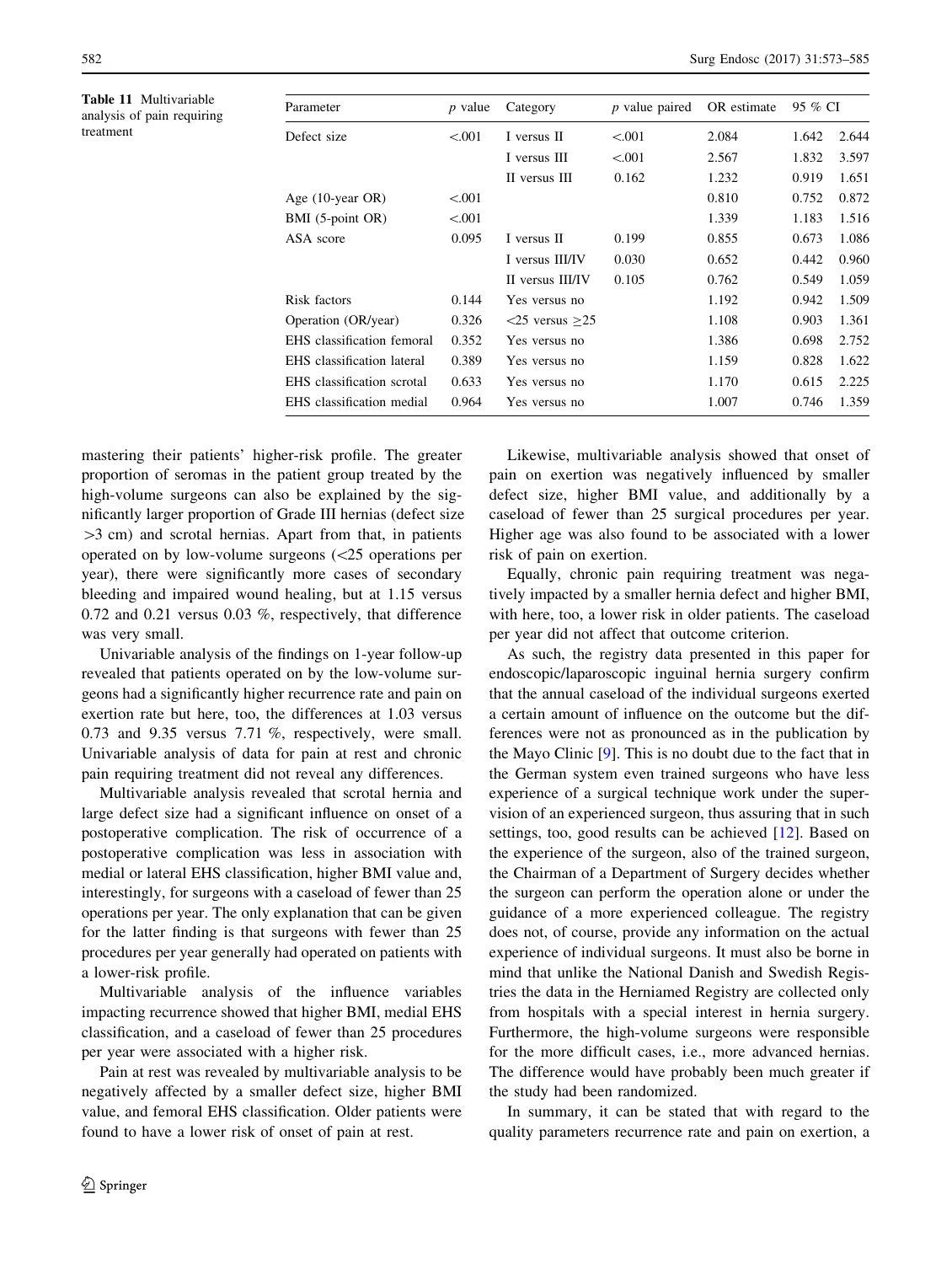''low-volume surgeon'' achieves slightly worse results than a ''high-volume'' surgeon, but overall can assure a highquality level in endoscopic/laparoendoscopic inguinal hernia surgery. The preconditions for a good outcome, also in routine clinical settings and, in particular, for trainee surgeons or surgeons with lower annual caseloads, are the use of a standardized technique, a structured training program, and close supervision of trainees and of surgeons with lower caseloads.

Acknowledgments Ferdinand Köckerling-Grants to fund the Herniamed Registry from Johnson & Johnson, Norderstedt, Karl Storz, Tuttlingen, pfm medical, Cologne, Dahlhausen, Cologne, B Braun, Tuttlingen, MenkeMed, Munich and Bard, Karlsruhe.

Herniamed Study Group Scientific Board: Köckerling, Ferdinand (Chairman) (Berlin); Bittner, Reinhard (Rottenburg); Fortelny, René (Wien); Jacob, Dietmar (Berlin); Koch, Andreas (Cottbus); Kraft, Barbara (Stuttgart); Kuthe, Andreas (Hannover); Lippert, Hans (Magdeburg): Lorenz, Ralph (Berlin); Mayer, Franz (Salzburg); Moesta, Kurt Thomas (Hannover); Niebuhr, Henning (Hamburg); Peiper, Christian (Hamm); Pross, Matthias (Berlin); Reinpold, Wolfgang (Hamburg); Simon, Thomas (Weinheim); Stechemesser, Bernd (Köln); Unger, Solveig (Chemnitz). Participants: Ahmetov, Azat (Saint-Petersburg); Alapatt, Terence Francis (Frankfurt/Main); Amann, Stefan (Neuendettelsau); Anders, Stefan (Berlin); Anderson, Jürina (Würzburg); Arndt, Anatoli (Elmshorn); Asperger, Walter (Halle); Avram, Iulian (Saarbrücken); Bandowsky, Boris (Damme); Barkus; Jörg (Velbert); Becker, Matthias (Freital); Behrend, Matthias (Deggendorf); Beuleke, Andrea (Burgwedel); Berger, Dieter (Baden-Baden); Bittner, Reinhard (Rottenburg); Blaha, Pavel (Zwiesel); Blumberg, Claus (Lübeck); Böckmann, Ulrich (Papenburg); Böhle, Arnd Steffen (Bremen); Böttger, Thomas Carsten (Fürth); Bolle, Ludger (Berlin); Borchert, Erika (Grevenbroich); Born, Henry (Leipzig); Brabender, Jan (Köln); Brauckmann, Markus (Rüdesheim am Rhein); Breitenbuch von, Philipp (Radebeul); Brüggemann, Armin (Kassel); Brütting, Alfred (Erlangen); Budzier, Eckhard (Meldorf); Burchett, Bert (Waren); Burghardt, Jens (Rüdersdorf); Carus, Thomas (Bremen); Cejnar, Stephan-Alexander (München); Chirikov, Ruslan (Dorsten); Claußnitzer, Christian (Ulm); Comman, Andreas (Bogen); Crescenti, Fabio (Verden/Aller); Daniels, Thies (Hamburg); Dapunt, Emanuela (Bruneck); Decker, Georg (Berlin); Demmel, Michael (Arnsberg); Descloux, Alexandre (Baden); Deusch, Klaus-Peter (Wiesbaden); Dick, Marcus (Neumünster); Dieterich, Klaus (Ditzingen); Dietz, Harald (Landshut); Dittmann, Michael (Northeim); Dornbusch, Jan (Herzberg/Elster); Drummer, Bernhard (Forchheim); Eckermann, Oliver (Luckenwalde); Eckhoff, Jörn/ Hamburg); Elger, Karlheinz (Germersheim); Engelhardt, Thomas (Erfurt); Erichsen, Axel (Friedrichshafen); Eucker, Dietmar (Bruderholz); Fackeldey, Volker (Kitzingen); Farke, Stefan (Delmenhorst); Faust, Hendrik (Emden); Federmann, Georg (Seehausen); Feichter, Albert (Wien); Fiedler, Michael (Eisenberg); Fischer, Ines (Wiener Neustadt); Fleischer, Sabine (Dinslaken); Fortelny, René H. (Wien); Franczak, Andreas (Wien); Franke, Claus (Düsseldorf); Frankenberg von, Moritz (Salem); Frehner, Wolfgang (Ottobeuren); Friedhoff, Klaus (Andernach); Friedrich, Jürgen (Essen); Frings, Wolfram (Bonn); Fritsche, Ralf (Darmstadt); Frommhold, Klaus (Coesfeld); Frunder, Albrecht (Tübingen); Fuhrer, Günther (Reutlingen); Gassler, Harald (Villach); Gawad, Karim A. Frankfurt/Main); Gerdes, Martin (Ostercappeln); Germanov, German (Halberstadt; Gilg, Kai-Uwe (Hartmannsdorf); Glaubitz, Martin (Neumünster); Glauner-Goldschmidt, Kerstin (Werne); Glutig, Holger (Meissen); Gmeiner, Dietmar (Bad Dürrnberg); Göring, Herbert (München);

Grebe, Werner (Rheda-Wiedenbrück); Grothe, Dirk (Melle); Gürtler, Thomas (Zürich); Hache, Helmer (Löbau); Hämmerle, Alexander (Bad Pyrmont); Haffner, Eugen (Hamm); Hain, Hans-Jürgen (Gross-Umstadt); Hammans, Sebastian (Lingen); Hampe, Carsten (Garbsen); Harrer, Petra (Starnberg); Hartung, Peter (Werne); Heinzmann, Bernd (Magdeburg); Heise, Joachim Wilfried (Stolberg); Heitland, Tim (München); Helbling, Christian (Rapperswil); Hempen, Hans-Günther (Cloppenburg); Henneking, Klaus-Wilhelm (Bayreuth); Hennes, Norbert (Duisburg); Hermes, Wolfgang (Weyhe); Herrgesell, Holger (Berlin); Herzing, Holger Höchstadt); Hessler, Christian (Bingen); Hildebrand, Christiaan (Langenfeld); Höferlin, Andreas (Mainz); Hoffmann, Henry (Basel); Hoffmann, Michael (Kassel); Hofmann, Eva M. (Frankfurt/Main); Hopfer, Frank (Eggenfelden); Hornung, Frederic (Wolfratshausen); Hügel, Omar (Hannover); Hüttemann, Martin (Oberhausen); Huhn, Ulla (Berlin); Hunkeler, Rolf (Zürich); Imdahl, Andreas (Heidenheim); Jacob, Dietmar (Berlin); Jenert, Burghard (Lichtenstein); Jugenheimer, Michael (Herrenberg); Junger, Marc (München); Kaaden, Stephan (Neustadt am Rübenberge); Käs, Stephan (Weiden); Kahraman, Orhan (Hamburg); Kaiser, Christian (Westerstede); Kaiser, Stefan (Kleinmachnow); Kapischke, Matthias (Hamburg); Karch, Matthias (Eichstätt); Kasparek, Michael S. (München); Keck, Heinrich (Wolfenbüttel); Keller, Hans W. (Bonn); Kienzle, Ulrich (Karlsruhe); Kipfmüller, Brigitte (Köthen); Kirsch, Ulrike (Oranienburg); Klammer, Frank (Ahlen); Klatt, Richard (Hagen); Kleemann, Nils (Perleberg); Klein, Karl-Hermann (Burbach); Kleist, Sven (Berlin); Klobusicky, Pavol (Bad Kissingen); Kneifel, Thomas (Datteln); Knoop, Michael (Frankfurt/Oder); Knotter, Bianca (Mannheim); Koch, Andreas (Cottbus); Koch, Andreas (Münster); Köckerling, Ferdinand (Berlin); Köhler, Gernot (Linz); König, Oliver (Buchholz); Kornblum, Hans (Tübingen); Krämer, Dirk (Bad Zwischenahn); Kraft, Barbara (Stuttgart); Kreissl, Peter (Ebersberg); Krones, Carsten Johannes (Aachen); Kruse, Christinan (Aschaffenburg); Kube, Rainer (Cottbus); Kühlberg, Thomas (Berlin); Kuhn, Roger (Gifhorn); Kusch, Eduard (Gütersloh); Kuthe, Andreas (Hannover); Ladberg, Ralf (Bremen); Ladra, Jürgen (Düren); Lahr-Eigen, Rolf (Potsdam); Lainka, Martin (Wattenscheid); Lammers, Bernhard J. (Neuss); Lancee, Steffen (Alsfeld); Lange, Claas (Berlin); Langer, Claus (Göttingen); Laps, Rainer (Ehringshausen); Larusson, Hannes Jon (Pinneberg); Lauschke, Holger (Duisburg); Leher, Markus (Schärding); Leidl, Stefan (Waidhofen/Ybbs); Lenz, Stefan (Berlin); Lesch, Alexander (Kamp-Lintfort); Liedke, Marc Olaf (Heide); Lienert, Mark (Duisburg); Limberger, Andreas (Schrobenhausen); Limmer, Stefan (Wu¨rzburg); Locher, Martin (Kiel); Loghmanieh, Siawasch (Viersen); Lorenz, Ralph (Berlin); Luther, Stefan (Wipperfürth); Mallmann, Bernhard (Krefeld); Manger, Regina (Schwabmünchen); Maurer, Stephan (Münster); Mayer, Franz (Salzburg); Mayer, Jens (Schwäbisch Gmünd); Mellert, Joachim (Höxter); Menzel, Ingo (Weimar); Meurer, Kirsten (Bochum); Meyer, Moritz (Ahaus); Mirow, Lutz (Kirchberg); Mittenzwey, Hans-Joachim (Berlin); Mörder-Köttgen, Anja (Freiburg); Moesta, Kurt Thomas (Hannover); Moldenhauer, Ingolf (Braunschweig); Morkramer, Rolf (Xanten); Mosa, Tawfik (Merseburg); Müller, Hannes (Schlanders); Münzberg, Gregor (Berlin); Mussack, Thomas (St. Gallen); Nasifoglu, Bernd (Ehingen); Neumann, Jürgen (Haan); Neumeuer, Kai (Paderborn); Niebuhr, Henning (Hamburg); Nix, Carsten (Walsrode); Nölling, Anke (Burbach); Nostitz, Friedrich Zoltán (Mühlhausen); Obermaier, Straubing); Öz-Schmidt, Meryem (Hanau); Oldorf, Peter (Usingen); Olivieri, Manuel (Pforzheim); Passon, Marius (Freudenberg); Pawelzik, Marek (Hamburg); Peiper, Christian (Hamm); Peiper, Matthias (Essen); Peitgen, Klaus (Bottrop); Pertl, Alexander (Spittal/Drau); Philipp, Mark (Rostock); Pickart, Lutz (Bad Langensalza); Pizzera, Christian (Graz); Pöllath, Martin (Sulzbach-Rosenberg); Possin, Ulrich (Laatzen); Prenzel, Klaus (Bad Neuenahr-Ahrweiler); Pröve, Florian (Goslar); Pronnet, Thomas (Fürstenfeldbruck); Pross, Matthias (Berlin); Puff, Johannes (Dinkelsbühl); Rabl,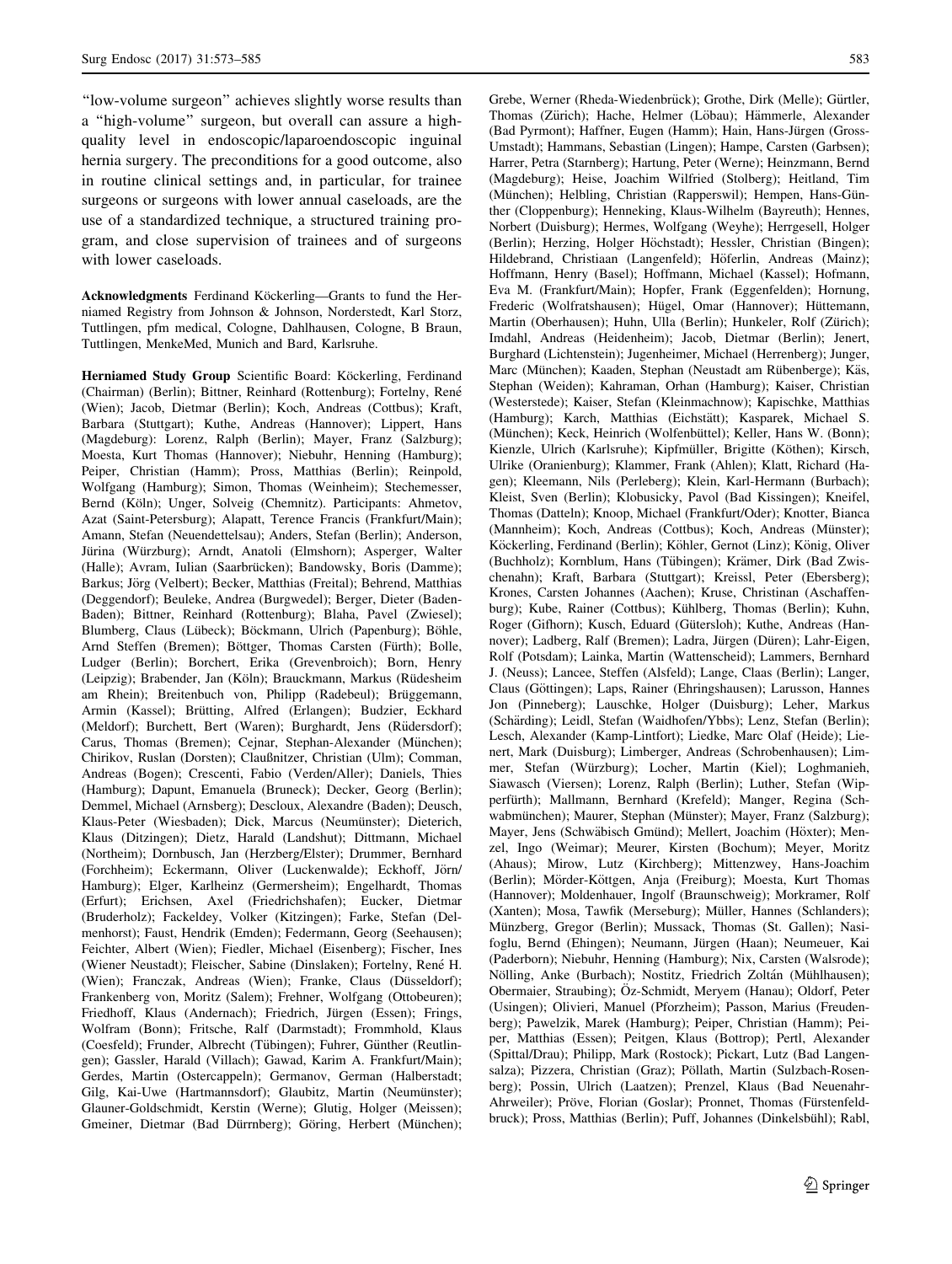<span id="page-11-0"></span>Anton (Passau); Rapp, Martin (Neunkirchen); Reck, Thomas (Püttlingen); Reinpold, Wolfgang (Hamburg); Reuter, Christoph (Quakenbrück); Richter, Jörg (Winnenden); Riemann, Kerstin (Alzenau-Wasserlos); Rodehorst, Anette (Otterndorf); Roehr, Thomas (Rödental); Roncossek, Bremerhaven); Roth Hartmut (Nürnberg); Sardoschau, Nihad (Saarbrücken); Sauer, Gottfried (Rüsselsheim); Sauer, Jörg (Arnsberg); Seekamp, Axel (Freiburg); Seelig, Matthias (Bad Soden); Seidel, Hanka (Eschweiler); Seiler, Christoph Michael (Warendorf); Seltmann, Cornelia (Hachenburg); Senkal, Metin (Witten); Shamiyeh, Andreas (Linz); Shang, Edward (München); Siemssen, Björn (Berlin); Sievers, Dörte (Hamburg); Silbernik, Daniel (Bonn); Simon, Thomas (Sinsheim); Sinn, Daniel (Olpe); Sinning, Frank (Nürnberg); Smaxwil, Constatin Aurel (Stuttgart); Syga, Günter (Bayreuth); Schabel, Volker (Kirchheim/Teck); Schadd, Peter (Euskirchen); Schassen von, Christian (Hamburg); Schattenhofer, Thomas (Vilshofen); Scheidbach, Hubert (Neustadt/Saale); Schelp, Lothar (Wuppertal); Scherf, Alexander (Pforzheim); Scheyer, Mathias (Bludenz); Schilling, André (Kamen); Schimmelpenning, Hendrik (Neustadt in Holstein); Schinkel, Svenja (Kempten); Schmid, Michael (Gera); Schmid, Thomas (Innsbruck); Schmidt, Rainer (Paderborn); Schmidt, Sven-Christian (Berlin); Schmidt, Ulf (Mechernich); Schmitz, Heiner (Jena); Schmitz, Ronald (Altenburg); Schöche, Jan (Borna); Schoenen, Detlef (Schwandorf); Schrittwieser, Rudolf/Bruck an der Mur); Schroll, Andreas (München); Schultz, Christian (Bremen-Lesum); Schultz, Harald (Landstuhl); Schulze, Frank P. Mülheim an der Ruhr); Schumacher, Franz-Josef (Oberhausen); Schwab, Robert (Koblenz); Schwandner, Thilo (Lich); Schwarz, Jochen Günter (Rottenburg); Schymatzek, Ulrich (Radevormwald); Spangenberger, Wolfgang (Bergisch-Gladbach); Sperling, Peter (Montabaur); Staade, Katja (Düsseldorf); Staib, Ludger (Esslingen); Stamm, Ingrid (Heppenheim); Stark, Wolfgang (Roth); Stechemesser, Bernd (Köln); Steinhilper, Uz (München); Stengl, Wolfgang (Nürnberg); Stern, Oliver (Hamburg); Stöltzing, Oliver (Meißen); Stolte, Thomas (Mannheim); Stopinski, Jürgen (Schwalmstadt); Stubbe, Hendrik (Güstrow/); Stülzebach, Carsten (Friedrichroda); Tepel, Jürgen (Osnabrück); Terzić, Alexander (Wildeshausen); Teske, Ulrich (Essen); Thews, Andreas (Schönebeck); Tichomirow, Alexej (Brühl); Tillenburg, Wolfgang (Marktheidenfeld); Timmermann, Wolfgang (Hagen); Tomov, Tsvetomir (Koblenz; Train, Stefan H. (Gronau); Trauzettel, Uwe (Plettenberg); Triechelt, Uwe (Langenhagen); Ulcar, Heimo (Schwarzach im Pongau); Unger, Solveig (Chemnitz); Verweel, Rainer (Hürth); Vogel, Ulrike (Berlin); Voigt, Rigo (Altenburg); Voit, Gerhard (Fürth); Volkers, Hans-Uwe (Norden); Vossough, Alexander (Neuss); Wallasch, Andreas (Menden); Wallner, Axel (Lüdinghausen); Warscher, Manfred (Lienz); Warwas, Markus (Bonn); Weber, Jörg (Köln); Weihrauch, Thomas (Ilmenau); Weiß, Johannes (Schwetzingen); Weißenbach, Peter (Neunkirchen); Werner, Uwe (Lübbecke-Rahden); Wessel, Ina (Duisburg); Weyhe, Dirk (Oldenburg); Wieber, Isabell (Köln); Wiesmann, Aloys (Rheine); Wiesner, Ingo (Halle); Withöft, Detlef (Neutraubling); Woehe, Fritz (Sanderhausen); Wolf, Claudio (Neuwied); Yaksan, Arif (Wermeskirchen); Yildirim, Selcuk (Berlin); Zarras, Konstantinos (Düsseldorf); Zeller, Johannes (Waldshut-Tiengen); Zhorzel, Sven (Agatharied); Zuz, Gerhard (Leipzig).

#### Compliance with ethical standards

Disclosures R. Bittner, B. Kraft, M. Hukauf, A. Kuthe, C. Schug-Pass have no conflicts of interest or financial ties to disclose.

Open Access This article is distributed under the terms of the Creative Commons Attribution 4.0 International License ([http://creative](http://creativecommons.org/licenses/by/4.0/) [commons.org/licenses/by/4.0/\)](http://creativecommons.org/licenses/by/4.0/), which permits unrestricted use, distribution, and reproduction in any medium, provided you give appropriate credit to the original author(s) and the source, provide a link to the Creative Commons license, and indicate if changes were made.

## References

- 1. Simons MP, Aufenacker T, Bay-Nielsen M, Bouillot JL, Campanelli G, Conze J, de Lange D, Fortelny R, Heikkinen T, Kingsnorth A, Kukleta J, Morales-Conde S, Nordin P, Schumpelick V, Smedberg S, Smietanski M, Weber G, Miserez M (2009) European Hernia Society guidelines on the treatment of inguinal hernia in adult patients. Hernia 13:343–403. doi:[10.](http://dx.doi.org/10.1007/s10029-009-0529-7) [1007/s10029-009-0529-7](http://dx.doi.org/10.1007/s10029-009-0529-7)
- 2. Miserez M, Peeters E, Aufenacker T, Bouillot JL, Campanelli G, Conze J, Fortelny R, Heikkinen T, Jorgensen LN, Kukleta J, Morales-Conde S, Nordin P, Schumpelick V, Smedberg S, Smietanski M, Weber G, Simons MP (2014) Update with level 1 studies of the European Hernia Society guidelines on the treatment of inguinal hernia in adult patients. Hernia 18:151–163. doi:[10.1007/s10029-014-1236-6](http://dx.doi.org/10.1007/s10029-014-1236-6)
- 3. Poelman MM, van den Heuvel B, Deelder JD, Abis GSA, Beudeker N, Bittner R, Campanelli G, van Dam D, Dwars BJ, Eker HH, Fingerhut A, Khatkov I, Koeckerling F, Kukleta JF, Miserez M, Montgomery A, Munoz Brands RM, Morales Conde S, Muysoms FE, Soltes M, Tromp W, Yavuz Y, Bonjer HJ (2013) EAES consensus development conference on endoscopic repair of groin hernias. Surg Endosc. doi:[10.1007/s00464-013-3001-9](http://dx.doi.org/10.1007/s00464-013-3001-9)
- 4. Bittner R, Arregui ME, Bisgaard T, Dudai M, Ferzli GS, Fitzgibbons RJ, Fortelny RH, Klinge U, Köckerling F, Kuhry E, Kukleta J, Lomanto D, Misra MC, Montgomery A, Morales-Conde S, Reinpold W, Rosenberg J, Sauerland S, Schug-Pass C, Singh K, Timoney M, Weyhe D, Chowbey P (2011) Guidelines for laparoscopic (TAPP) and endoscopic (TEP) treatment of inguinal Hernia [International Endohernia Society (IEHS)]. Surg Endosc 25:2773–2843. doi:[10.1007/s00464-011-1799-6](http://dx.doi.org/10.1007/s00464-011-1799-6)
- 5. Bittner R, Montgomery A, Arregui E, Bansal V, Bingener J, Bisgaard T, Buhck H, Dudai M, Ferzli GS, Fitzgibbons RJ, Fortelny RH, Grimes KL, Klinge U, Koeckerling F, Kumar S, Kukleta J, Lomanto D, Misra MC, Morales-Conde S, Reinpold W, Rosenberg J, Singh K, Timoney M, Weyhe D, Chowbey P (2014) Update of guidelines on laparoscopic (TAPP) und endoscopic (TEP) treatment of inguinal hernia (International Endohernia Society). Surg Endosc. doi:[10.1007/s00464-014-3917-8](http://dx.doi.org/10.1007/s00464-014-3917-8)
- 6. Andresen K, Friis-Andresen H, Rosenberg J (2015) Laparoscopic repair of primary inguinal hernia performed in public hospitals or low-volume centers have increased risk of reoperation for recurrence. Surg Innov 23(2):142–147. doi:[10.1177/1553350615](http://dx.doi.org/10.1177/1553350615596636) [596636](http://dx.doi.org/10.1177/1553350615596636)
- 7. Nordin P (2008) Volume of procedures and risk of recurrence after repair of groin hernia: national register study. BMJ. doi:[10.](http://dx.doi.org/10.1136/bmj.39525.51472.25) [1136/bmj.39525.51472.25](http://dx.doi.org/10.1136/bmj.39525.51472.25)
- 8. Aquina CT, Probst CP, Kelly KN, Iannuzzi JC, Noyes K, Fleming FJ, Monson JR (2015) The pitfalls of inguinal herniorrhaphy: surgeon volume matters. Surgery 158(3):736–746. doi:[10.1016/j.](http://dx.doi.org/10.1016/j.surg.2015.03.058) surg. 2015.03.058
- 9. AlJamal YN, Zendejas B, Gas BL, Ali SM, Heller SF, Kendrick ML, Farley DR (2016) Annual surgeon volume and patient outcomes following laparoscopic totally extraperitoneal inguinal hernia repairs. J Laparoendosc Adv Surg Tech A 26(2):92–98. doi:[10.1089/lap.2015.0368](http://dx.doi.org/10.1089/lap.2015.0368)
- 10. Stechemesser B, Jacob DA, Schug-Pass C, Köckerling F (2012) Herniamed: an Internet-based registry for outcome research in hernia surgery. Hernia 16:269–276. doi:[10.1007/s10029-012-](http://dx.doi.org/10.1007/s10029-012-0908-3) [0908-3](http://dx.doi.org/10.1007/s10029-012-0908-3)
- 11. Miserez M, Alexandre JH, Campanelli G, Corcione F, Cuccurullo D, Pascual MH, Hoeferlin A, Kingsnorth AN, Mandala V, Palot JP, Schumpelick V, Simmermacher RK, Stoppa R, Flament JB (2007) The European hernia society groin hernia classification: simple and easy to remember. Hernia 11:113–116